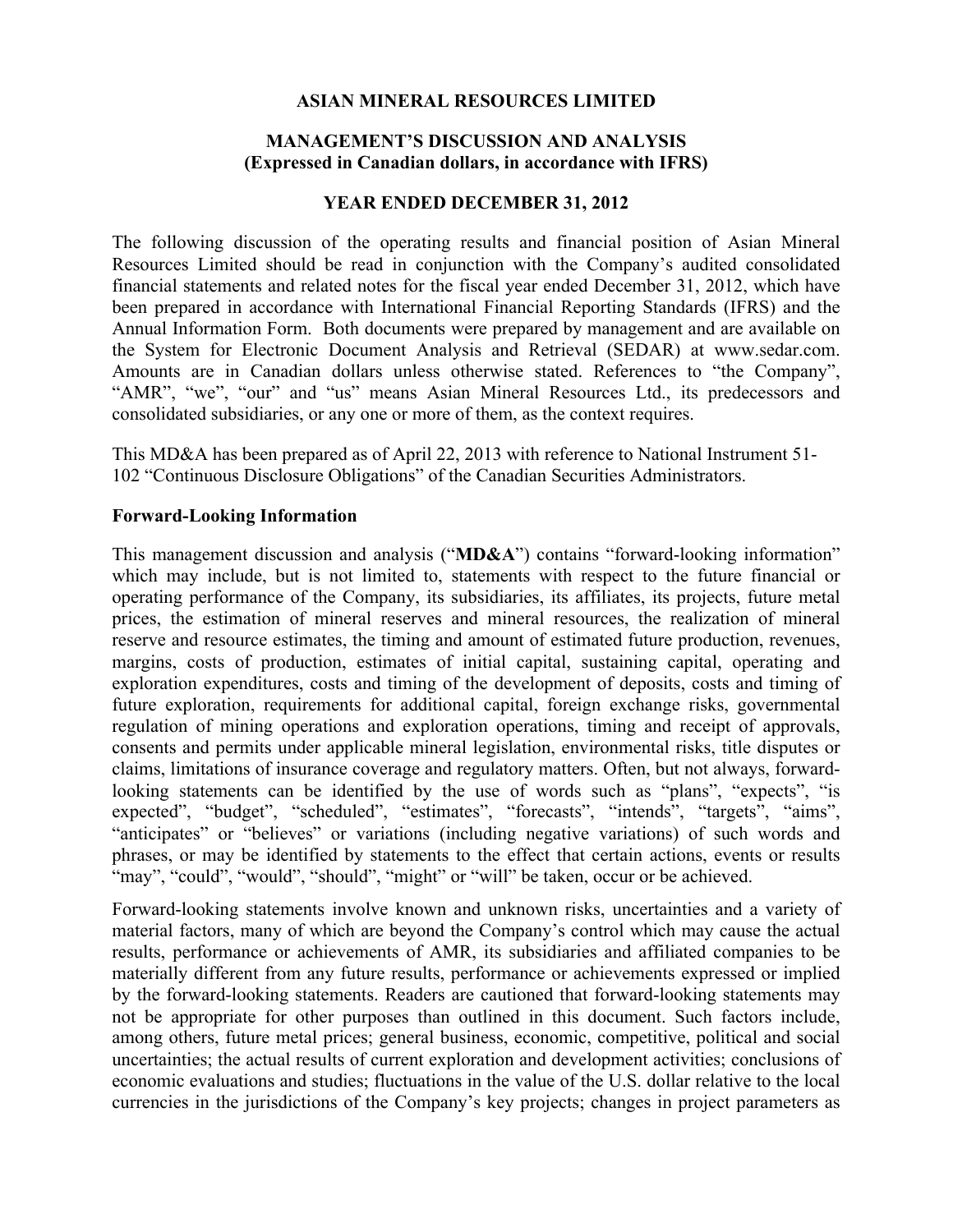plans continue to be refined; possible variations of ore grade or projected recovery rates; accidents, labour disputes or slow-downs and other risks of the mining industry; climatic conditions; political instability, insurrection or war, civil unrest or armed assault; labour force availability and turnover; delays in obtaining financing or governmental approvals or in the completion of exploration and development activities; as well as those factors referred to in the section entitled "Risks and Uncertainties" section of the MD&A. The reader is also cautioned that the foregoing list of factors is not exhausted of the factors that may affect the Company's forward-looking statements.

Although the Company has attempted to identify important factors that could cause actual actions, events or results to differ materially from those described in forward-looking statements, there may be other factors that cause actions, events or results to differ from those anticipated, estimated or intended. Forward-looking statements contained herein are made as of the date of this document and, except as required by applicable law, the Company disclaims any obligation to update any forward-looking statements, whether as a result of new information, future events or results or otherwise. There can be no assurance that forward-looking statements will prove to be accurate, as actual results and future events could differ materially from those anticipated in such statements. Accordingly, readers should not place undue reliance on forward-looking statements.

In addition, please note that statements relating to "reserves" or "resources" are deemed to be forward-looking information as they involve the implied assessment, based on certain estimates and assumptions, that the resources and reserves described can be profitably mined in the future.

### **BUSINESS**

The Company was originally incorporated pursuant to the *New Zealand Companies Act* 1993. Effective December 31, 2004, it was continued as a British Columbia corporation under the *British Columbia Business Corporations Act*. The Company owns 100% of AMR Nickel Limited ("**AMRN**") and 100% of Asian Nickel Exploration Limited, both of which are incorporated pursuant to the laws of the Cook Islands. Through AMRN, the Company owns 90% of Ban Phuc Nickel Mines LLP ("**BPNM**"), a limited liability company established in 1993 under the laws of the Socialist Republic of Vietnam pursuant to a Foreign Investment Licence ("**FIL**") and a related Joint Venture Agreement and Charter whereby AMRN and Mineral Development Company ("**Mideco**"), an agency of the Ministry of Heavy Industry of Vietnam, formed BPNM to jointly explore and develop what was originally a  $600 \text{ km}^2$  area designated in the FIL and is now 150 km<sup>2</sup> in Son La Province in north west Vietnam. Ownership of BPNM was originally held by AMRN as to 70% and by Mideco as to 30%. Mideco subsequently assigned a 10% interest in BPNM to Son La Mechanical Engineering Company, a company which was privatized and renamed Son La Mechanical Engineering Joint Stock Company ("**Coxama**"). In mid-2006, AMRN acquired Mideco's 20% interest so as to increase its interest to its current 90%.

The FIL was replaced in 2006 by an investment certificate issued under a new Law on Enterprises which provides for the establishment, management, organization and operation of various types of business enterprise carrying on business in all economic sectors in Vietnam and an Investment Law which replaced the legislation under which the FIL was granted. Concurrently, the Joint Venture Agreement and Charter were amended to conform with the new legislation and the revised ownership of BPNM. Development of the Project is in its advanced stages, with underground and surface infrastructure near completion and commencement of production expected mid-year 2013.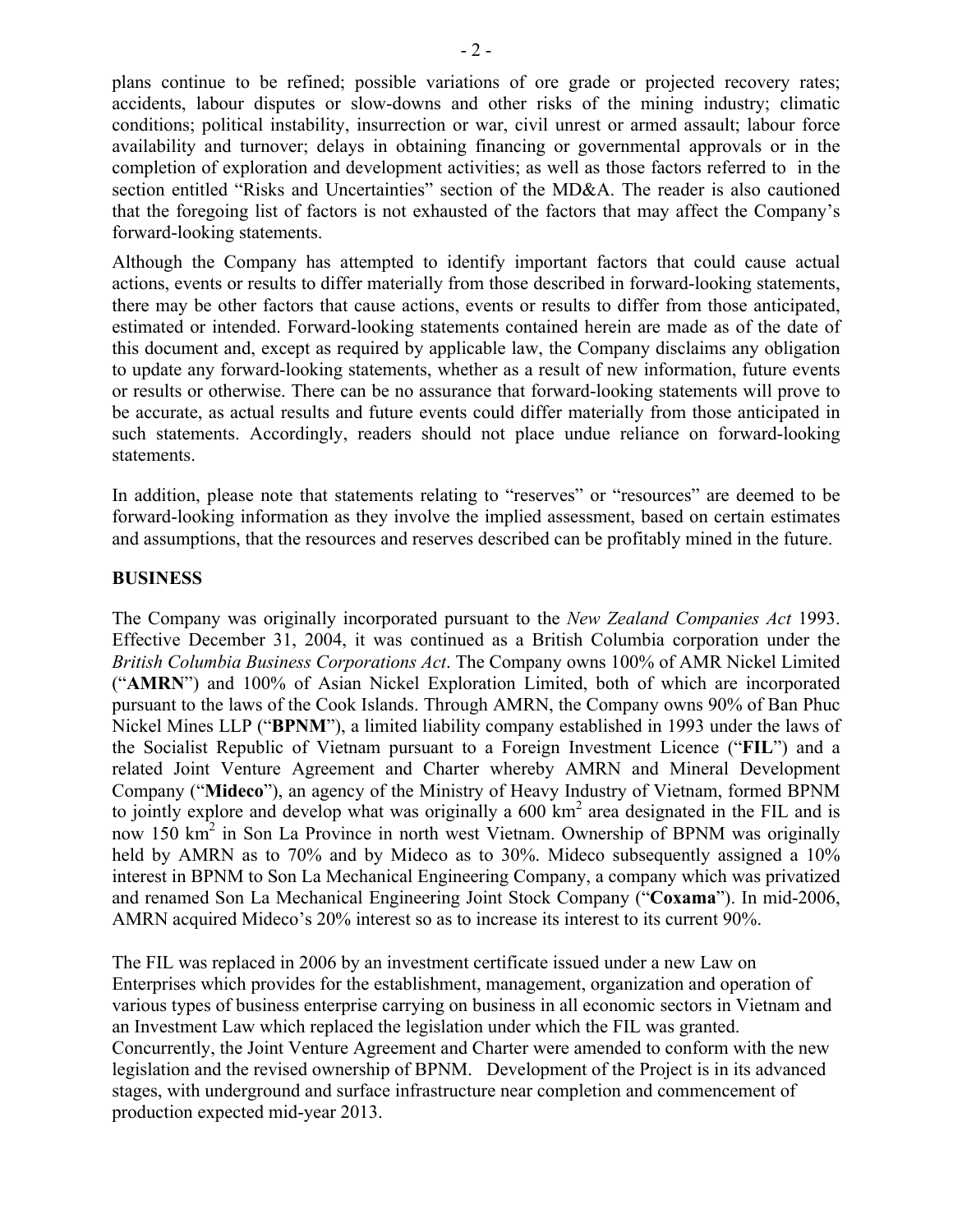The Company's main product is nickel concentrate and pursuant to the off-take agreement the principal market is China. The Company expects that nickel concentrate will be loaded into modified sea containers at the Project Site and transported by trucks to the Hai Phong harbour for shipment to the Jinchuan smelter in China.

Effective July 1, 2011 Vietnam adopted a new Mining Law which is in process of being implemented by various decrees. The new Law introduced a mandatory auction requirement for all mining areas except those which are delineated as not subject to auction. The auction requirement is the subject of a number of directives and a Decree which became effective on April 25, 2012, setting out the criteria for areas which may be exempted from the auction requirement for new exploration licences. BPNM is in process of determining the steps to be taken so that it can apply for exploration licences on the basis that the Ban Phuc areas are exempt from the auction process requirements. BPNM is also in process of determining the application of the new Law and its implementing decrees to its other activities.

### **THE YEAR IN REVIEW**

## **Financing Transactions**

### *Pala Investments Limited (Pala) private placement*

On May 25, 2012 Pala purchased 108,333,333 Units of the Company for \$6.5 million. Each Unit consisted of one common share and one-half of a common share purchase warrant (Warrant), with each whole Warrant carrying the right to purchase one common share at an exercise price of \$0.10 for 60 months. Pala concurrently purchased 49,481,600 common shares of the Company from affiliates of the TeCity Group. As a result Pala owned 157,814,933 common shares of the Company, representing 50.7% of the Company's outstanding share capital (57.7% on a fully diluted basis after giving effect to the full exercise of the Warrants) as at the closing of the transaction. Concurrent with the completion of these transactions, the Company and Pala entered into an Investor Rights Agreement pursuant to which Pala has pre-emptive rights to subscribe for additional securities of the Company and the right to designate two board nominees provided Pala holds 10% or more of the outstanding shares of AMR. Pala is also a party to a Right of First Refusal Agreement with Malaysia Smelting Company Berhad (MSC), which is also a TeCity affiliate, whereby MSC has granted Pala a right of first refusal over MSC's shareholding in the Company.

### *Melior Resources Inc (Melior) private placement*

On June 29, 2012 Melior purchased 47,272,727 Common shares of the Company for \$5.2 million. At the time of the private placement, Pala was a significant shareholder of Melior, owning 43.9% of its share capital on an undiluted basis.

### *Pala and Lion Selection Group Limited (Lion) private placement*

On December 18, 2012, the Company completed a private placement offering of 150,000,000 Common Shares and 16,666,666 Common Shares to Pala and Lion, respectively, each at \$0.06 per Common Share for gross proceeds of \$10,000,000.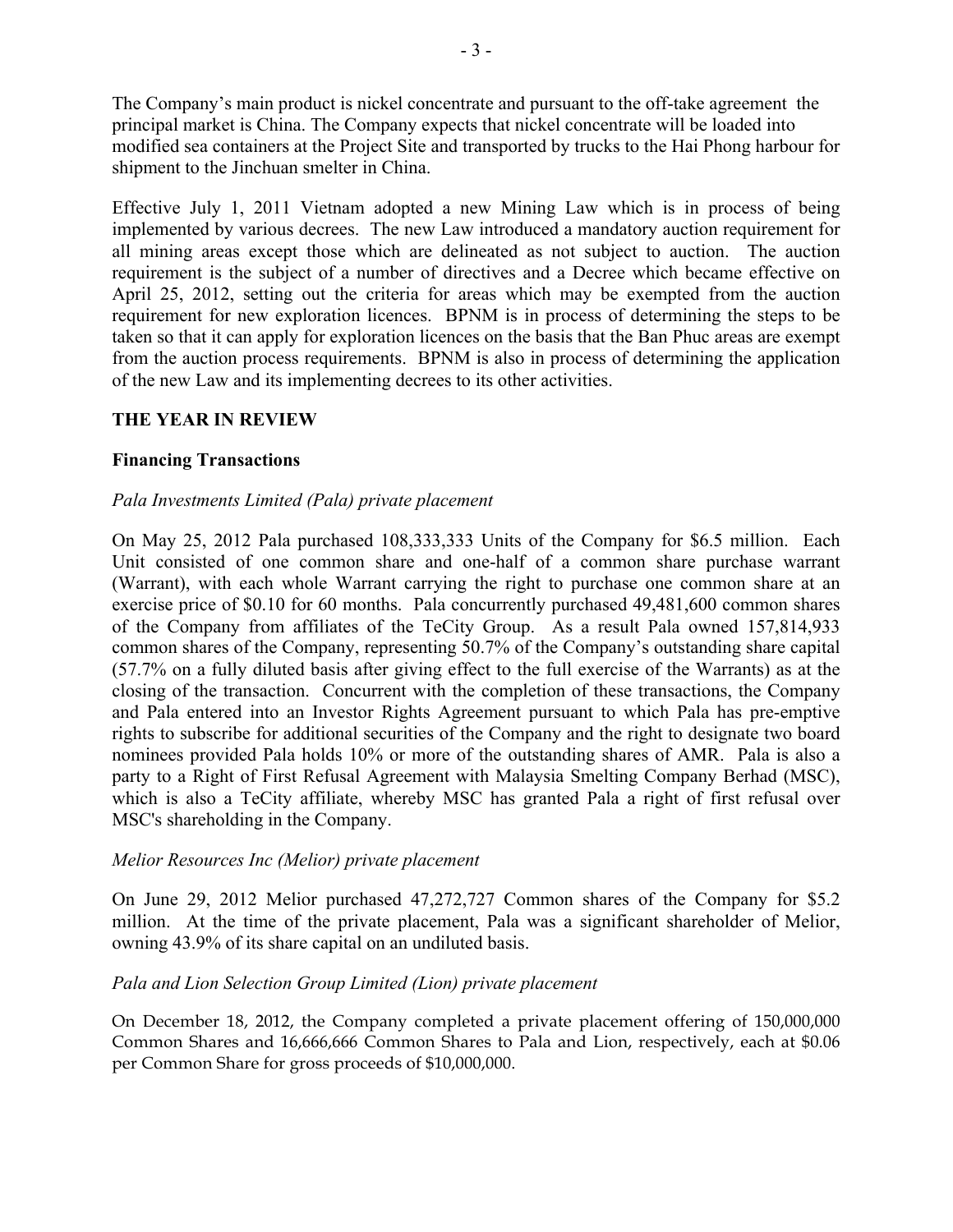### **Board and Management**

Messrs. Choo Mun Keong and Lai Fook Hoy resigned as Chairman and Chief Executive Officer, respectively, effective March 2, 2012. Messrs. Christopher Castle and William Howell were appointed as Interim President and Chief Financial Officer and non-executive Chairman, respectively, effective the same date.

On April 18, 2012 Messrs. Choo Mun Keong and Lai Fook Hoi resigned as directors of the Company. Effective that same date the Company appointed as board members Mr. James Askew, who previously served for several years as a director of the Company, as well as Messrs. Jan Castro and Michael Brown, as Pala nominees.

Effective May 2, 2012 Mr. Castro was appointed as Non-Executive Chairman of the Board to replace Mr. Bill Howell, who continued as a non-executive director of the Company until July 10, 2012 when he ceased to be a director. As well Mr. Brown was appointed as interim Chief Executive Officer and President to replace Mr. Chris Castle, who remained as a non-executive director of the Company.

Effective October 1, 2012 the Company appointed Mr. Simon Booth as President and Chief Executive Officer. Mr. Booth replaced Mr. Michael Brown, who continued as a Non-Executive Director of the Company. Mr. Booth had been General Manager of Operations for the Ban Phuc Nickel Project, overseeing all aspects of the construction and operations of the project since August 2012. Prior to this he gained experience with major mining groups, including Newmont, Normandy Mining, Xstrata, Rio Tinto and Crew Gold, having been involved in strategic planning, exploration, construction, and underground and surface mine operations.

On November 10, 2012 the Company strengthened its site management team with the addition of Mr. Iain Cox as Manager Mining. Mr. Cox is a very experienced mining engineer, particularly in narrow vein mining, with extensive international experience.

# **BAN PHUC PROJECT UPDATE**

Development progress accelerated during 2012 at the Ban Phuc Project, with significant construction and development work having been carried out, including:

- Installation of concentrate and tailings thickeners, primary rougher and scavenger flotation cells, installation of the concentrate dewatering filter, construction of tankage for the process operations, installation of pumps and erection of buildings for the flotation and concentrate filtration plants were all completed. Mechanical equipment in the Flotation building commenced installation. The In Stream Analyser ISA was installed in the Flotation building. Mill foundations were completed in preparation for the Ball Mill delivery and installation. The Ball Mill departed Australia on the way to Ban Phuc Nickel mine on December 24, 2012. Tenders for the remaining process plant structural steel and mechanical steel work had been issued.
- At year's end construction of the tailings storage facility and associated run-off spillway were progressing well and on target for completion scheduled for late May 2013.
- Land use rights had been obtained for properties which are key to mine development,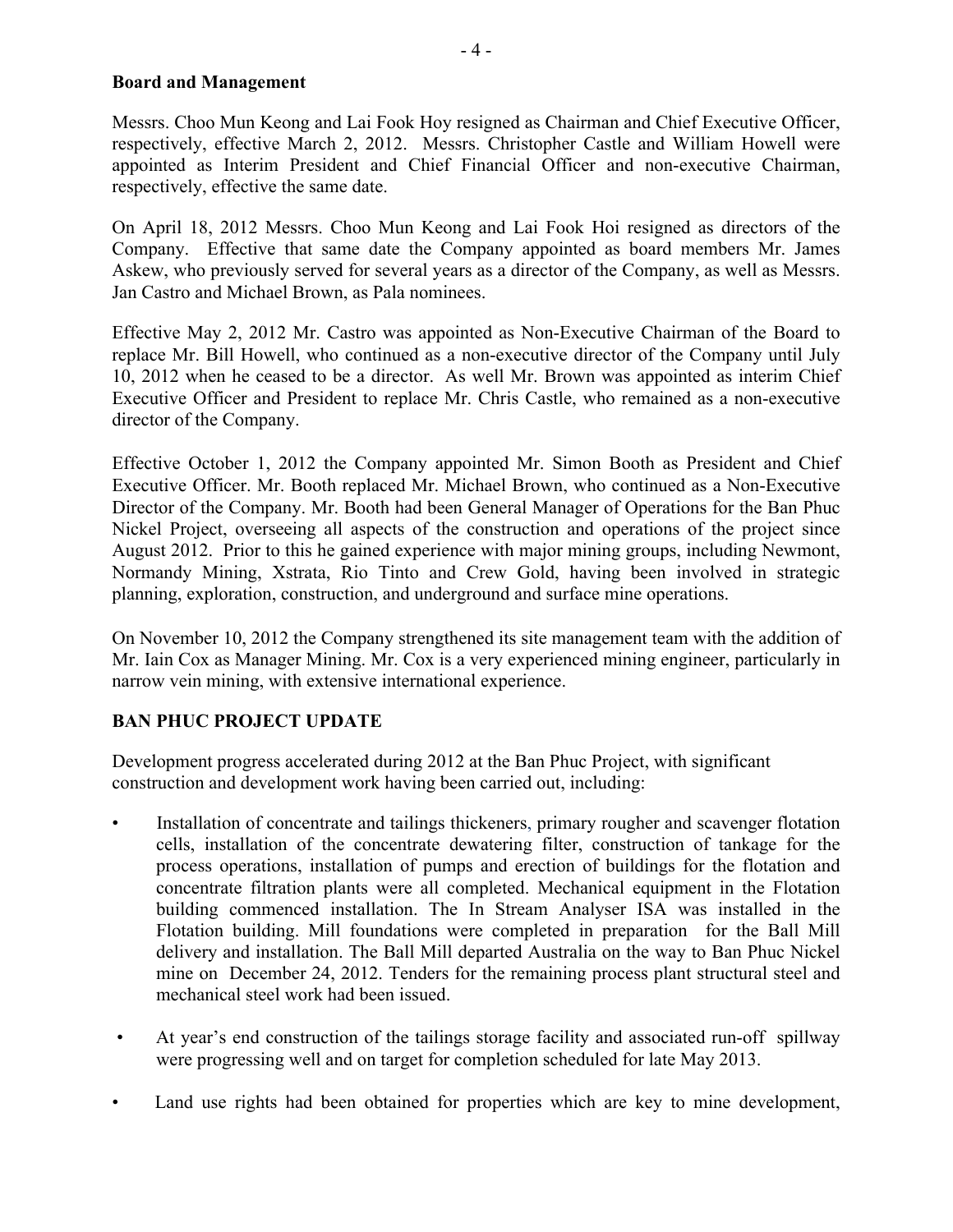including the areas which house the project pump stations and pipelines and also an area to store top soils associated with construction of the tailings storage facility.

- The commissioning of Aurecon (Vietnam) Co. Ltd to assist with power and electrical design work for the processing plant and project site. Installation of the primary 35Kv power supply line commenced.
- The supply of equipment for the plant area Low Voltage Motor Control Centers was awarded to Schneider Electric Vietnam.
- The completion of a community suspension bridge as part of the Company's social responsibility plan. The bridge will improve transportation and safety needs of the residents in the Ban Phuc project area. The bridge opening ceremony held on July 25 was attended by a number of officials from the Province and Municipality.
- During August 2012, the region was impacted by tropical storm Kai-Tak. This was estimated as a 1 in 200 year rain event. The run-off and drainage precautions the Company has adopted following the 2008 typhoon meant that disruption to construction was minimal. The Company was able to assist with emergency relief and repairs to affected families.
- The completion of a conceptual study for a smelting operation conducted by Runge, which indicated that construction of a smelter would produce attractive economics for the Ban Phuc Nickel Project. Detailed engineering and feasibility study are expected to be undertaken in 2013.

Development activities have continued and the Company anticipates commencing project production in mid-2013. Additional funding is needed to complete development and see Ban Phuc through the commissioning phase. At the date of this report, the Company has cash balance of approximately \$18 million. It is anticipated that an additional \$16 million will be required until the Company becomes cash-flow positive, which is expected to occur in early 2014.

The Company has retained an Australian mining contactor to ensure efficient commencement of mining at Ban Phuc. The mining contractor has mobilized the first shipment of equipment and personnel to the Ban Phuc site. Due to the existing underground infrastructure already in place at the Project, mining will immediately focus on production of nickel ore ready for commissioning of the process plant. AMR is currently in negotiations with the mining contractor to agree definitive terms for the provision of mining services in respect of the period from May 2013.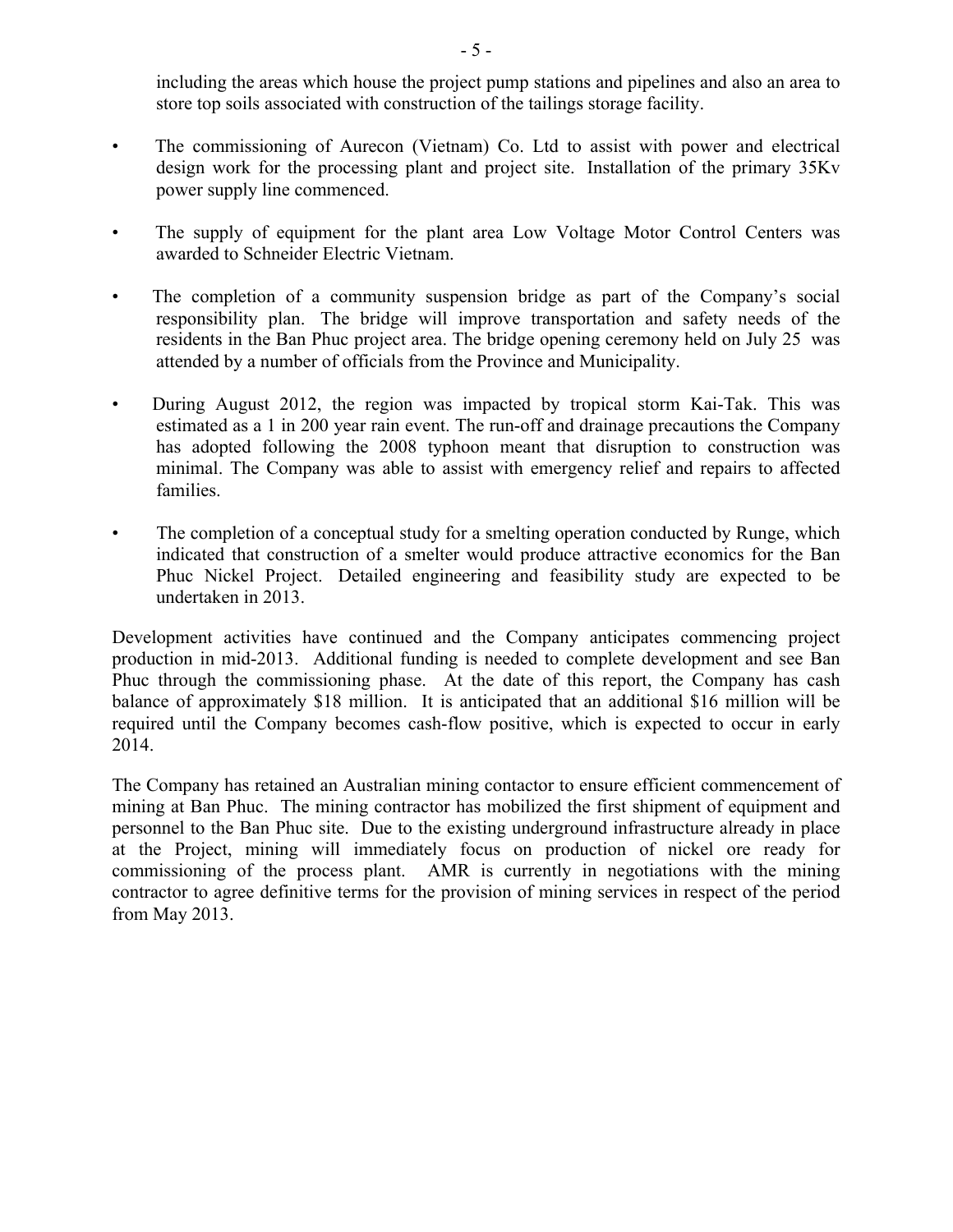#### **Subsequent Event**

On March 28, 2013, the Company completed a shareholder rights offering for aggregate gross proceeds of \$12.5 million. The Company issued 250,000,000 common shares pursuant to the rights offering, of which 161,237,768 shares were issued pursuant to the exercise of the basic subscription privilege and additional subscription privilege and the remaining 88,762,232 shares were issued to our controlling shareholder Pala Investments Limited pursuant to a negotiated standby commitment.

# **BAN PHUC RESERVES AND RESOURCES**

A full summary of the mineral resources for MSV and Disseminated Mineralization estimated as of February 15, 2013 are shown in the following tables:

| <b>Ban Phuc MSV Mineral Resource Estimate</b><br>Grade Tonnage Reported above a Cut off of 0.40% Nickel |                                                                                        |       |        |       |               |       |       |         |         |         |
|---------------------------------------------------------------------------------------------------------|----------------------------------------------------------------------------------------|-------|--------|-------|---------------|-------|-------|---------|---------|---------|
| Category                                                                                                | <b>Tonnes</b><br>Cobalt<br>Ni<br><b>Nickel</b><br>MgO<br>Cu<br>Fe<br>Co<br>Copper<br>S |       |        |       |               |       |       |         |         |         |
|                                                                                                         | (Mt)                                                                                   | Grade | Grade  | Grade | Grade         | Grade | Grade | (000't) | (000't) | (000't) |
|                                                                                                         |                                                                                        | (%)   | $($ %) | (%)   | $\frac{1}{2}$ | (%)   | (%)   |         |         |         |
| Measured                                                                                                | 0.73                                                                                   | 2.78  | 1.16   | 0.07  | 13.53         | 4.39  | 26.09 | 20      | 8       |         |
| Indicated                                                                                               | 0.96                                                                                   | 2.60  | 1.22   | 0.06  | 12.94         | 2.04  | 25.01 | 25      | 12      |         |
| $Measured +$                                                                                            | 1.69                                                                                   | 2.68  | 1.19   | 0.06  | 13.20         | 3.06  | 25.48 | 45      | 20      |         |
| Indicated                                                                                               |                                                                                        |       |        |       |               |       |       |         |         |         |
| Inferred                                                                                                | 0.17                                                                                   | 1.94  | 0.80   | 0.03  | 10.04         | 6.76  | 20.27 | 3       |         |         |

*Mineral Resource estimate results from Ban Phuc MSV Deposit. The mineral resource was estimated within constraining wireframe solids based on a nominal lower cut-off grade of 0.4% Ni. Ordinary kriging wth high grade treatment.*

| <b>Ban Phuc Disseminated Mineralization Resources Estimate</b><br>Grade Tonnage Reported above a Cut off of 0.90% Nickel |                       |                       |                       |                    |                   |                     |                    |                          |                          |                   |
|--------------------------------------------------------------------------------------------------------------------------|-----------------------|-----------------------|-----------------------|--------------------|-------------------|---------------------|--------------------|--------------------------|--------------------------|-------------------|
| Category                                                                                                                 | <b>Tonnes</b><br>(Mt) | Ni<br>Grade<br>$(\%)$ | Cu<br>Grade<br>$(\%)$ | Co<br>Grade<br>(%) | S<br>Grade<br>(%) | MgO<br>Grade<br>(%) | Fe<br>Grade<br>(%) | <b>Nickel</b><br>(000't) | <b>Copper</b><br>(000't) | Cobalt<br>(000't) |
| Measured                                                                                                                 | 0.2                   | 1.05                  | 0.15                  | 0.01               | 1.14              | 15.83               | 3.75               | 2.1                      | 0.3                      | 0.0               |
| Indicated                                                                                                                | 0.7                   | 1.23                  | 0.14                  | 0.02               | 0.53              | 21.69               | 5.58               | 8.4                      | 1.0                      | 0.1               |
| Measured<br>Indicated                                                                                                    | 0.9                   | 1.19                  | 0.14                  | 0.02               | 0.67              | 20.37               | 5.17               | 10.5                     | 1.3                      | 0.1               |
| Inferred                                                                                                                 | 0.4                   | 1.14                  | 0.04                  | 0.00               | 0.09              | 5.93                | 1.66               | 4.4                      | 0.2                      | 0.0               |

*Mineral Resource estimate results for Ban Phuc Disseminated Mineralization Deposit. The resource is quoted from blocks above the specified cut-off grade of 0.9% Ni.*

#### **Notes:**

- 1. Mineral Resources that are not Mineral Reserves do not have a demonstrated viability.
- 2. The stated Mineral Resources have been prepared in accordance with Canada's National Instrument 43-101 – *Standards of Disclosure for Mineral Projects* (NI 43-101) and are classified in accordance with the Canadian Institute of Mining, Metallurgy and Petroleum's (CIM) "CIM Definition Standards – For Mineral Resources and Mineral Reserves."
- 3. Dr. Bielin Shi of CSA Global Pty Ltd, who is independent of AMR and is a "qualified person" within the meaning of NI 43-101 has reviewed and accepts responsibility for the stated Mineral Resource estimates in the form and context in which they appear. Dr. Shi is not aware of any environmental, permitting, legal, title, taxation, socio-economic, marketing or political issues what would materially affect the stated Mineral Resource estimates.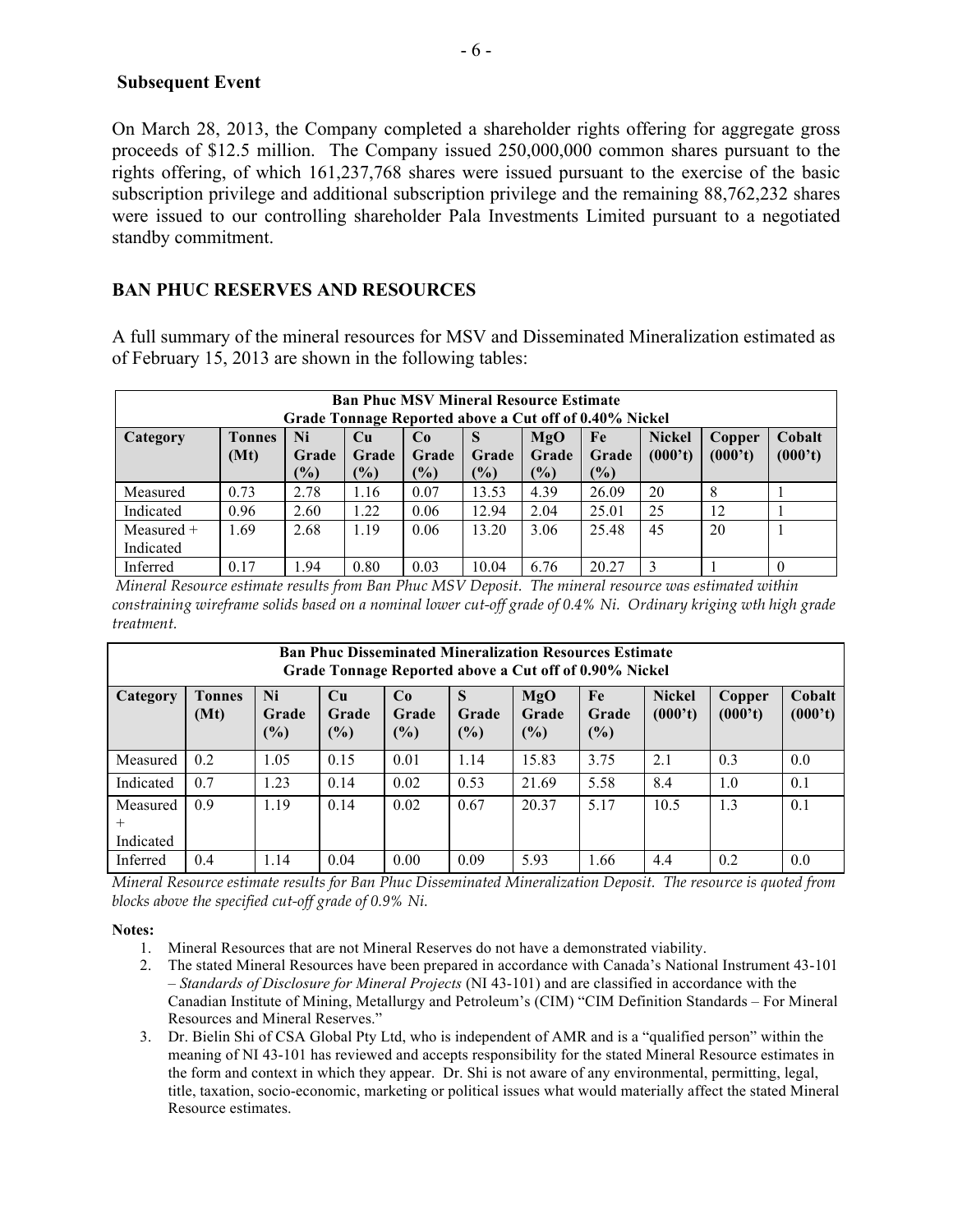4. For more detailed information regarding the Ban Phuc MSV deposit, DISS deposit, key assumptions, parameters, sampling, analytical methods, quality assurance program, geology, geological controls and mineralization see: the Company's NI 43-101 Technical Report dated February 5, 2013 (as amended February 15, 2013) available at www.sedar.com.

The Ban Phuc mineral reserve estimate as of February 15, 2013 is shown in the following table:

| Item                             | Mt               | Ni grade<br>$\frac{0}{0}$ | Cu grade<br>$\frac{0}{0}$ | Co grade<br>$\frac{0}{0}$ |
|----------------------------------|------------------|---------------------------|---------------------------|---------------------------|
| <b>Proven Mineral Reserves</b>   | $\overline{0}$ . | 2.4                       |                           | 0.06                      |
| <b>Probable Mineral Reserves</b> | 0.9              | $\sim$ 1<br>2. I          |                           | 0.04                      |
| <b>Total Mineral Reserves</b>    | .0               | 2.2                       |                           | 0.05                      |

Notes:

- 1. The stated Mineral Reserve comprises MSV mineralization only.
- 2. Mr. John Wyche of Australian Mine Design and Development Pty Ltd, who is independent of AMR and is a "qualified person" within the meaning of NI 43-01 has reviewed and accepts responsibility for the stated Mineral Reserve estimate in the form and context in which it appears. Mr. Wyche is not aware of any environmental, permitting, legal, title, taxation, socio-economic, marketing or political issues that would materially affect the states Mineral Reserve estimate.
- 3. The stated Mineral Reserve estimate has been prepared in accordance with NI 43-101 and is classified in accordance with CIM's "CIM Definition Standards – For Mineral Resources and Mineral Reserves".
- 4. The stated Mineral Reserve estimate using a nickel price of US\$21,310/t, copper price of US\$8,419/t and cobalt price of US\$34,000/t.
- 5. The annual ore production estimate is 360,000 tpa.
- 6. The states Mineral Reserve estimate includes Vietnamese government royalties of 10% and export tariffs of 20% for nickel and cobalt and 30% for copper.
- 7. For more detailed information regarding the Ban Phuc MSV deposit key assumptions, parameters sampling, analytical methods, quality assurance program, geology, geological controls and mineralization see the Technical Report available at www.sedar.com.
- 8. Reserves are a subset of Mineral Resources and are not additive.

# **FINANCIAL SUMMARY**

#### **Selected Annual Information**

|                                       | 2012         | 2011         | $2010^{(1)}$ |
|---------------------------------------|--------------|--------------|--------------|
| Total Revenues (interest income)      | \$59,096     | \$36,101     | \$1,866      |
| Net Loss                              | \$4,797,745  | \$3,186,271  | \$4,450,157  |
| Loss per common share (non-diluted)   | \$0.02       | \$0.02       | \$0.03       |
| Loss per common share (diluted)       | \$0.02       | \$0.02       | \$0.03       |
| <b>Total Assets</b>                   | \$38,314,955 | \$20,498,809 | \$18,420,031 |
| Total Long term financial liabilities | \$215,600    | \$215,600    | Nil          |

(1) Loss and Total Assets for this year have been restated to reflect an adjustment to the carrying value of the Company's principal asset.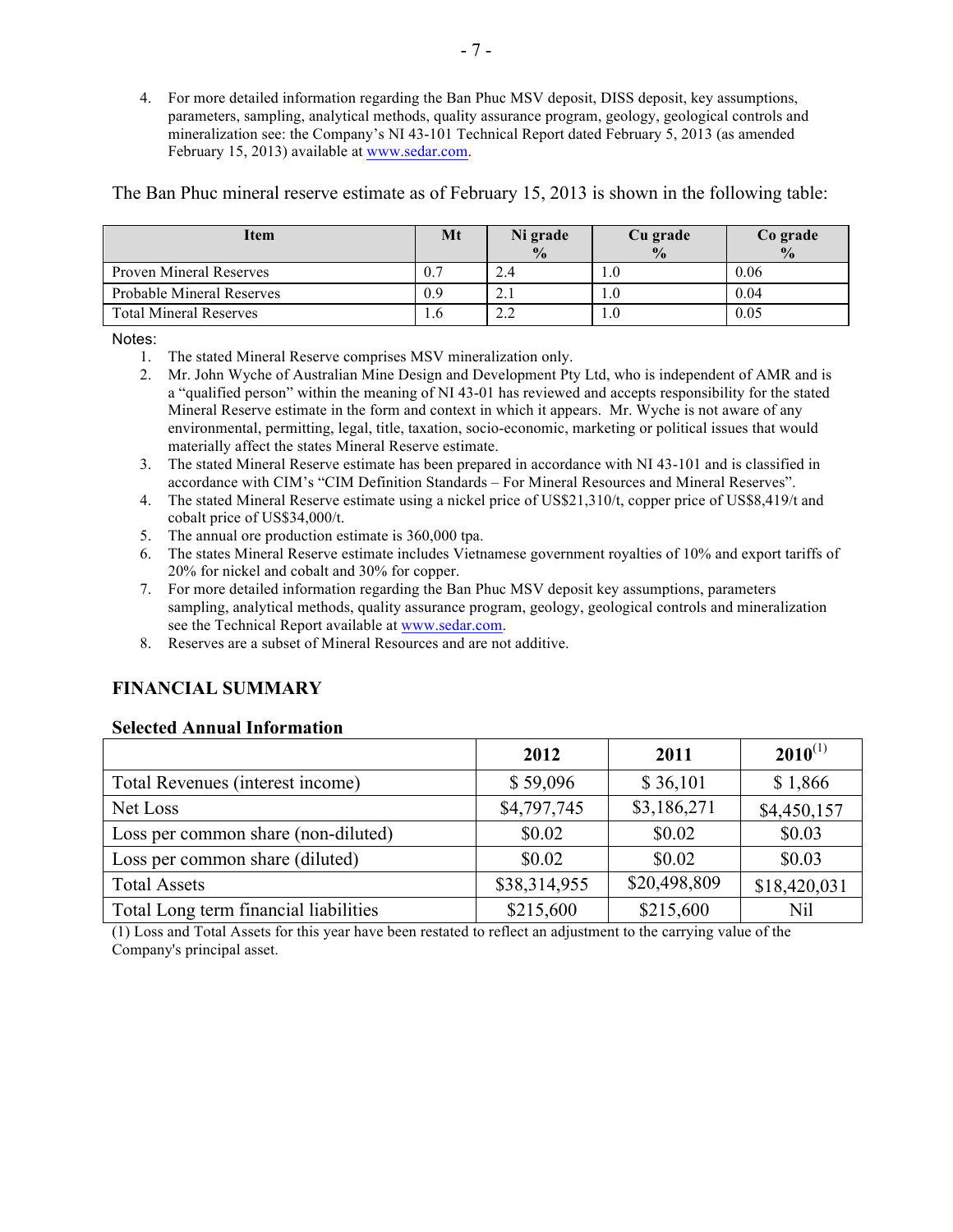|                                                                     | 2012         | 2011         | $2010^{(1)}$ |
|---------------------------------------------------------------------|--------------|--------------|--------------|
| Expensed exploration costs                                          | \$71,522     | \$7,483      | \$207,142    |
| Expensed research and development costs (net of<br>depreciation)    | Nil          | Nil          | Nil          |
| Building, plant, machinery, motor vehicles (net of<br>depreciation) | \$1,352,764  | \$1,439,759  | \$1,102,449  |
| Furniture and office equipment, licences and<br>franchises          | \$78,503     | \$56,525     | \$66,389     |
| Construction in progress                                            | \$18,935,014 | \$14,210,077 | \$13,233,056 |

### **Additional Disclosure for Venture Issuers Without Significant Revenue (all figures relate to the Ban Phuc Property)**

(1) Assets for this year have been restated to reflect an adjustment to the carrying value of the Company's principal asset.

### **Results of Operations for the Year Ended December 31, 2012**

For the year and quarter ended December 31, 2012, AMR incurred a net loss of \$4,797,745 or \$0.02 (fully diluted, \$0.02) per share and \$2,031,589 or \$0.02 (fully diluted, \$0.02) per share, respectively. The net loss for the year ended December 13, 2012 was higher reflecting increased activity in Vietnam, at the Hanoi and the Ban Phuc project offices, following re-commencement of development activities at the project.

Vietnam office expenses increased from \$2.05 million in 2011 to \$3.61 million in 2012. The Vietnam costs are composed of many elements, the largest component being salary expense which increased 93% from \$1.17 million in 2011 to \$2.25 million in 2012, as the average number of employees increased from 59 in 2011 to 151 in 2012. The rise in salaries also represents a more skilled workforce in 2012. Vietnam consulting fees of \$349,052 included \$106,000 in placement fees incurred on the hiring of senior employees, \$83,000 related to proposed financing transactions, and \$79,000 for software support. Vietnam travel expenses increased to \$125,343 from \$50,909 representing business travel to consult with suppliers and motor vehicle expenses for employees shuttling between the Ban Phuc site and the Hanoi office. Equipment storage costs reduced to \$29,923 in 2012 from \$62,313 in 2011 as most of the mining related equipment purchased in 2008 and placed in storage overseas, were transported to Vietnam and the mine site. Legal, licences and permits in the amount of \$101,480 in 2012 (2011:nil) represent professional legal and consulting fees incurred in obtaining various licences and permits required in re-commencing development at the Ban Phuc project, including amended mining and investment licences, environmental impact assessment and environmental rehabilitation and reclamation permit, and water use and water discharge permits. Emphasis in 2011 on community projects resulted in the expenditures of \$124,034 to build a suspension bridge, to repair internal community roads and to support the local community kindergarten class. During 2012 these activities were scaled back, focussing on completion of construction of the suspension bridge and continued aid to the kindergarten class. For 2012 the community projects were in credit balance in the amount of \$23,010 reflecting a 2011 year-end over accrual related to the completion of the suspension bridge in the amount of \$27,500. In 2012 the Company incurred costs of \$128,394 (2011: nil) for health, safety and environment comprised of \$53,600 for SOS monthly medical staffing and membership, \$35,000 for first aid stations at the minesite and \$20,200 for safety consumables. General Vietnam office expenses increased in 2012 to \$249,366 from \$126,679 in the previous year reflecting the increased level of activity at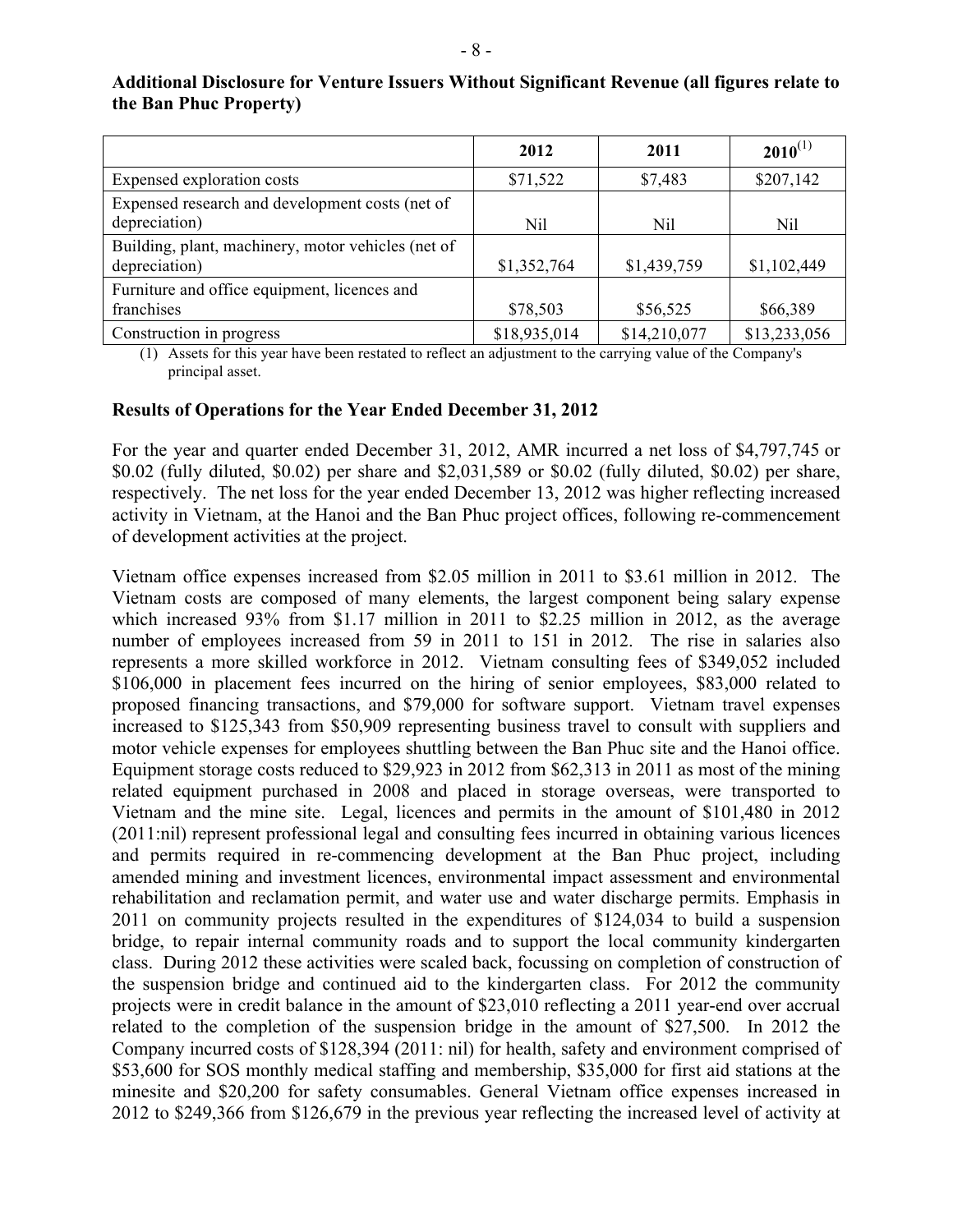both the Hanoi and camp offices, particularly as it relates to stationary, utilities and visas for expatriate employees.

The Company office and administrative expense decreased to \$384,655 from \$651,373 primarily due to a reduction in consulting fees to directors fulfilling the roles of interim CEO and Chairman.

Other comprehensive income for the year resulted from movements in the US dollar relative to the Canadian dollar as applied to the translation of the Company's Vietnamese subsidiary whose functional currency is the US dollar. The US dollar : Canadian dollar exchange rate moved to 0.995 at December 31, 2012 from 1.017 at December 31, 2011 and 0.995 at December 31, 2010. This resulted in other comprehensive loss of \$58,183 in 2012 compared with income of \$118,995 in 2011.

## **LIQUIDITY AND CAPITAL RESOURCES**

As at December 31, 2012, the Company had on hand cash and cash equivalents of \$15.27 million (2011 \$2.73 million).

Cash used in operating activities increased to \$3.37 million in 2012 from \$2.78 million 2011 reflecting a \$1.6 million increase in the current year's loss, offset by \$627,136 increase in changes in non-cash working capital and a \$390,692 increase in items not involving cash, particularly share based payments and foreign currency translation.

Investment activities, specifically the purchase of property, plant and equipment at the Ban Phuc development project resulted in a net use of funds of \$4.86 million in 2012 (2011 - \$0.97 million. Purchases included \$48,800 for building, \$34,600 for furniture and office equipment, and \$4.8 million for construction in progress. Construction in progress includes \$1,642,000 incurred with regard to the tailings storage facility design and construction; \$779,000 for the low voltage motor control centres; \$451,000 with regard to electrical works design and materials; \$559,000 in earthworks, roads drainage, equipment hire and fuel; \$351,000 for ball mill liners foundation and modelling; \$395,000 in building construction for the flotation grinding and filtration areas; \$198,000 for independent supervision consultants; \$191,000 in the fabrication and surface treatment of concentration tanks; \$69,000 for the mine night time lighting system and materials.

Financing levels increased substantially in 2012 to \$20.8 million from \$4.68 million in 2011. The company completed three private placements during 2012. On May 25, 2012, 108,333,333 units were issued at \$0.06 per unit, for net proceeds of \$5,784,588. Each unit consists of one common share and one half warrant to purchase a common share. On June 29, 2012, 47,272,727 common shares were issued at \$0.11 per share for net proceeds of \$5,080,071. On December 18, 2012, 166,666,666 common shares were used at \$0.06 per share for net proceeds of \$9,916,351.

Subsequent to year-end on March 28, 2013, the Company completed a shareholder rights offering for gross proceeds of \$12.5 million. These funds along with the cash resources at December 31, 2012, in part, will be utilized in the continued development activities at the Ban Phuc project and for general administrative expenditures.

Capital expenditure and sustaining capital required in 2013 to complete the mine development are expected to be approximately \$37 million. In addition on the basis of management forecasts and budgets, construction and mine related salaries and operating costs expected to be incurred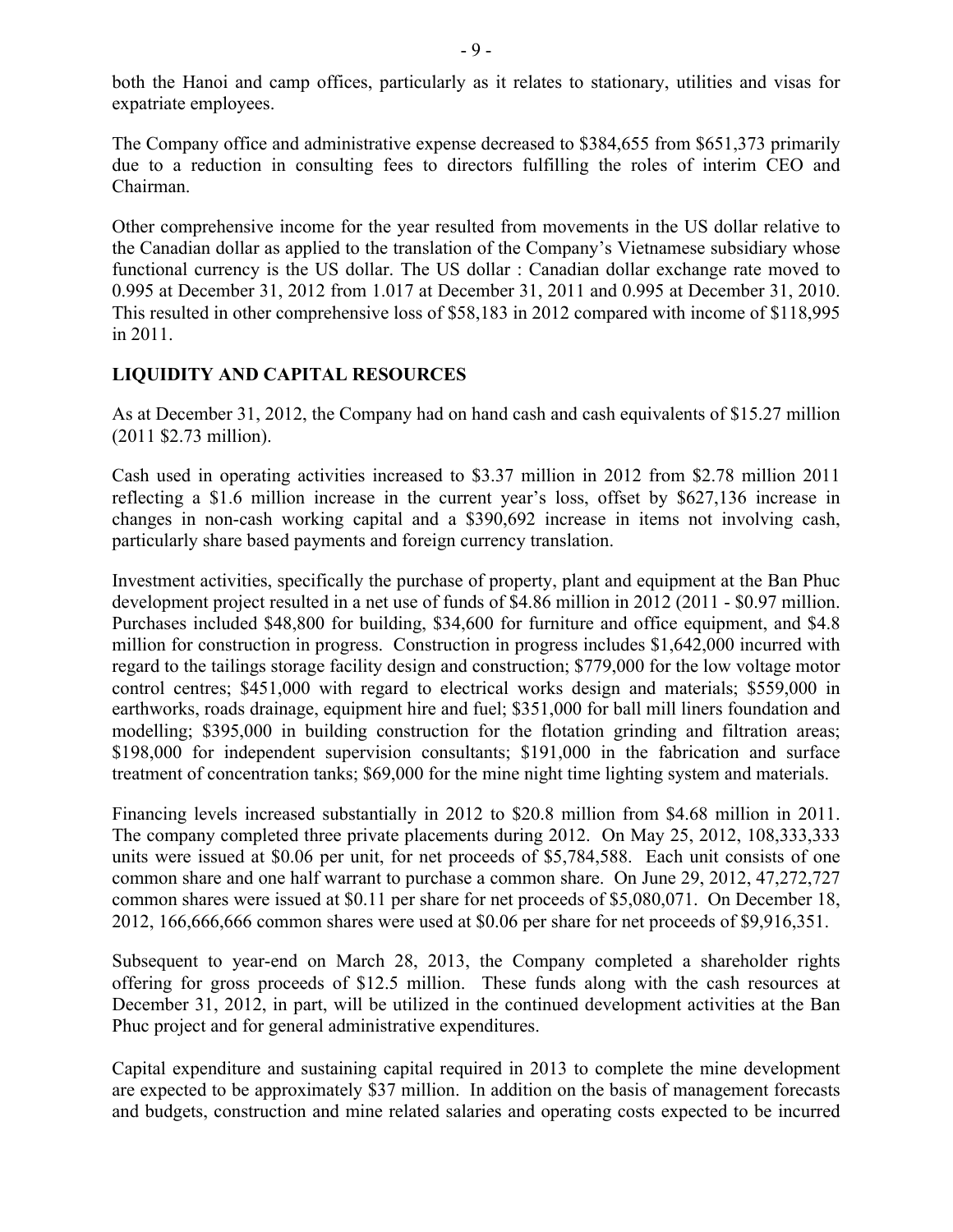before production commences are estimated to be \$9 million. During the first five months of production, while mining and processing are refined, the Company anticipates a net cash outflow of approximately \$7 million. The Company will utilize current cash reserves, in part, to cover these costs, but in addition will require a further approximately \$16 million in funding. Negotiations for a project debt financing are proceeding at the date of this report, in order to meet the cash shortfall anticipated in the second half of 2013. There is a risk that these cash requirements will be higher than estimated dependent upon, among other items, the prevailing commodity prices, mining related costs and the Company's ability to meet development, mining and processing targets. Any external project debt financing would take these risks into consideration. While the Company is negotiating to obtain bank project financing, there is no assurance such loan will be forthcoming, in which case alternative financing would be required or failing that, a scale back of the Ban Phuc development would need to be undertaken.

Additional 2013 costs, including Canadian corporate activities, Vietnam office and support, exploration expenditures and costs related to a debt financing in 2013 are expected to be approximately \$8 million and it is anticipated that these expenditures will be funded by current cash reserves and operating cash flows, if available.

|                                 | Dec 31,<br>2012 | <b>Sept 30,</b><br>2012 | <b>June 30,</b><br>2012 | Mar 31,<br>2012 | Dec 31.<br>2011 | <b>Sept 30,</b><br>$2011^{(1)}$ | <b>June 30,</b><br>$2011^{(1)}$ | March 31,<br>$2011^{(1)}$ |
|---------------------------------|-----------------|-------------------------|-------------------------|-----------------|-----------------|---------------------------------|---------------------------------|---------------------------|
| Revenues                        | \$23.226        | \$28,796                | \$2,021                 | \$5,053         | \$8,423         | \$8,790                         | \$11,202                        | \$7,686                   |
| <b>Net Loss</b>                 | \$2,031,589     | \$1,299,723             | \$793.791               | \$672,642       | \$1,196,418     | \$791,888                       | \$787,405                       | \$649,295                 |
| Loss per share<br>(non-diluted) | \$0.02          | \$0.00                  | \$0.00                  | \$0.00          | \$0.01          | \$0.00                          | \$0.01                          | \$0.00                    |
| Loss per share<br>(diluted)     | \$0.02          | \$0.00                  | \$0.00                  | \$0.00          | \$0.01          | \$0.00                          | \$0.01                          | \$0.00                    |
| <b>Total Assets</b>             | \$38,314,955    | \$29,462,184            | \$30,945,743            | \$19,040,882    | \$20,498,809    | \$21,390,400                    | \$20,778,550                    | \$21,782,226              |

### **Summary of Quarterly Results**

(1) Loss and Total Assets for these periods have been restated to reflect an adjustment to the carrying value of the Company's principal asset.

The restated loss and total asset amounts disclosed above for March, June and September 2011 reflect a refinement to the impairment and impairment reversal originally booked in January 1, 2010 and December 31, 2010 respectively; and associated changes to depreciation and other comprehensive income.

### **Results of Operations for the three months ended December 31, 2012**

For the quarter ended December 31, 2012, the Company incurred a loss of \$2,031,589 or \$0.02 (fully diluted, \$0.02) per share as compared to a loss of \$1,196,418 or \$0.01 (fully diluted, \$0.01) per share in the December 31, 2011 quarter. The increase in net loss during the period reflects the build up in employees and activities at the Hanoi and Ban Phuc project offices, following re-commencement of development activities at the project.

Vietnam office expenses increased from \$770,423 in 2011 fourth quarter to \$1,708,886 in 2012. The largest component of these costs was salary expense which increased 252% from \$295,520 in 2011 fourth quarter to \$1,037,651 in the same 2012 period, reflecting a sharp increase in the number and skill level of the employees. Vietnam consulting fees of \$173,876 in the fourth quarter included \$43,000 in recruitment fees and \$83,000 in fees related to potential financing. Vietnam travel expenses for the fourth quarter increased to \$68,666 in 2012 from \$15,472 in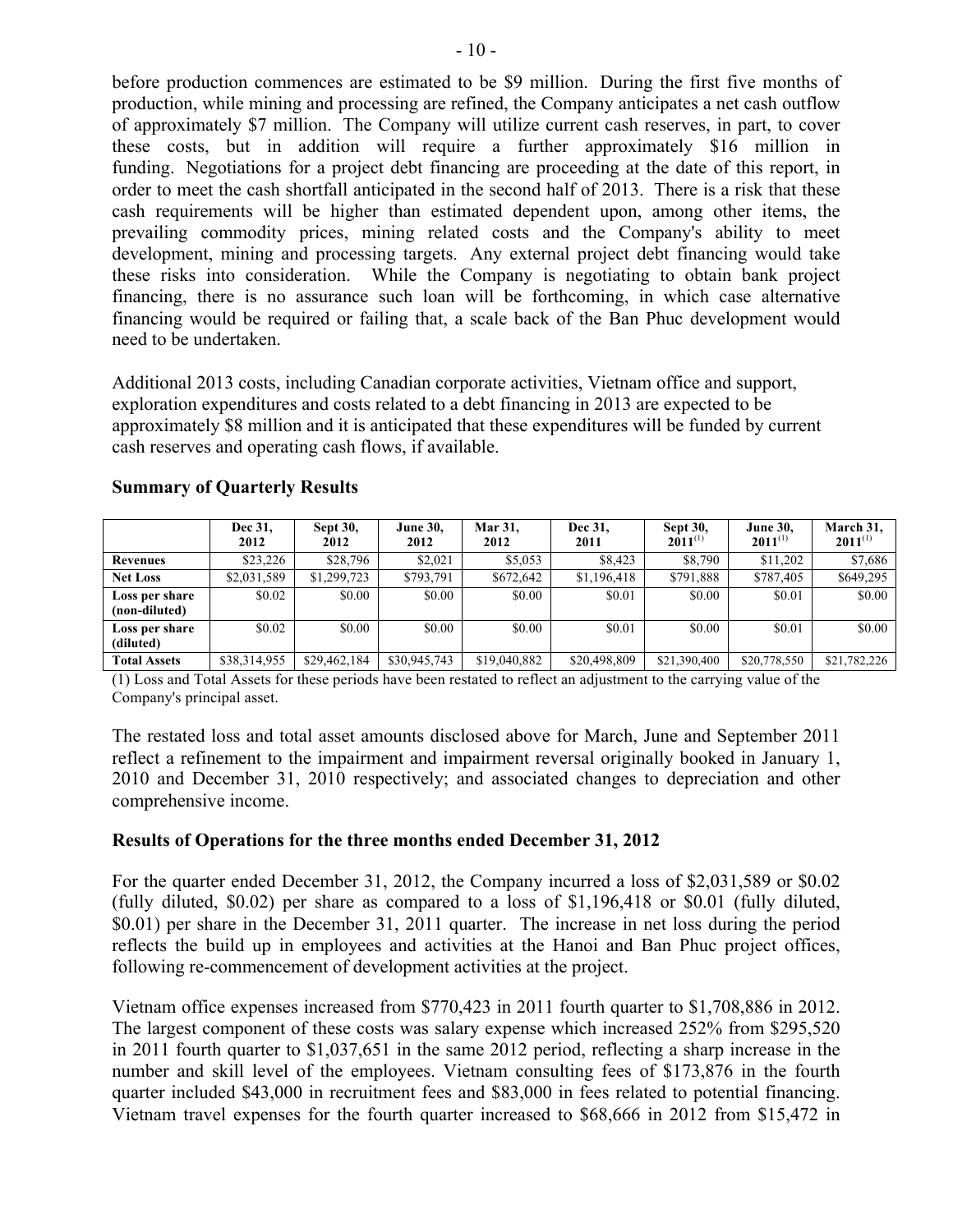2011, related to increased employee travel between the Hanoi office and the Ban Phuc project site, as well as employee travel related to purchase of supplies. Legal, licences and permits in the amount of \$101,480 in the three months ended December 31, 2012 (2011:nil) represent professional legal and consultant fees associated with the submission of requests for new or amended permits and licences related to the move to mining and production at Ban Phuc. During the 2012 fourth quarter \$640 was spent supporting the local school kindergarten program, while in the same 2011 period, the Company expensed \$122,571 in community project costs, most of which related to the construction of a suspension bridge supporting local travel between the two banks of the Muong Khoa river, repair of internal community roads and support of the local kindergarten class. In the quarter ended December 31, 2012 health, safety and environment costs totalled \$128,397 (2011:nil). The expenditures comprised \$53,600 for SOS monthly medical staffing and membership, \$54,000 for equipment at camp first aid stations and \$20,200 for safety consumables. General office expenses increased in the 2012 fourth quarter to \$100,872 from \$34,414 in the previous year reflecting the increased activity and staffing at the Vietnam offices.

# **SIGNIFICANT ACCOUNTING POLICIES AND ESTIMATES**

In the application of the group's accounting policies, which are described in Note 3 of the Notes to the Consolidated Financial Statements, management is required to make judgments, estimates, and assumptions about carrying values of assets and liabilities that are not readily apparent from other sources. The estimates and associated assumptions are based on historical experience and various other factors that are believed to be reasonable under the circumstances, the results of which form the basis of making the judgments. Actual results may differ from these estimates.

The estimates and underlying assumptions are reviewed on an ongoing basis. Revisions to accounting estimates are recognized in the period in which the estimate is revised if the revision affects only that period or in the period of the revision and future periods if the revision affects both current and future periods.

The following are the critical judgments that management has made in the process of applying the group's accounting policies and that have the most significant effect on the amounts recognized in the Financial Statements:

### **Basis of presentation**

The consolidated financial statements have been prepared in accordance with International Financial Reporting Standards. The consolidated financial statements include the accounts of the Company and its wholly owned subsidiaries, AMR Nickel and Asian Nickel Exploration Limited and its 90% owned BPNML joint venture which is fully consolidated. The Company's presentation currency is Canadian dollars. The functional currency of AMR and its subsidiaries AMR Nickel Limited and Asian Nickel Exploration Limited is the Canadian dollar, while the U.S dollar is the functional currency of its subsidiary BPNM.

# **Going Concern**

Management has determined that the Company will be able to continue as a going concern for the foreseeable future and realize its assets and discharge its liabilities and commitments in the normal course of business, and therefore, these financial statements have been prepared on a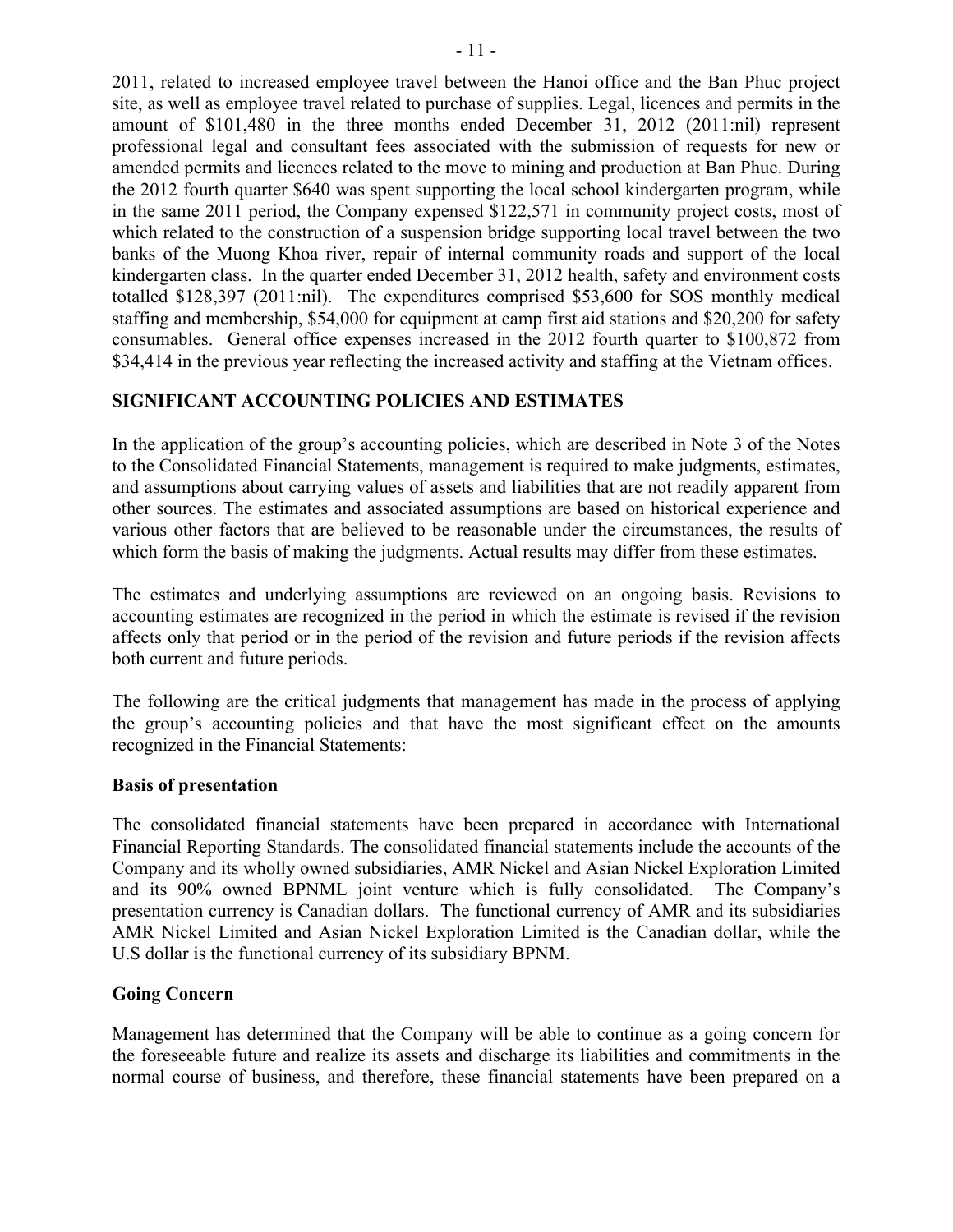going concern basis and do not reflect any adjustments that may be necessary if the Company is unable to continue as a going concern.

The business of mining and exploring for minerals involves a high degree of risk and there can be no assurance that current operations, including exploration programs, will result in profitable mining operations. The recoverability of the carrying value of exploration and development properties and the Company's continued existence is dependent upon the preservation of its interest in the underlying properties, the discovery of economically recoverable reserves, the achievement of profitable operations, the ability of the Company to raise additional financing, if necessary, or alternatively upon the Company's ability to dispose of its interest on an advantageous basis. Changes in future conditions could require material write-downs of the carrying values.

The Company has incurred significant losses and negative cash flow from operations. The cumulative deficit was \$82.2 million at December 31, 2012. The Company needs to raise substantial funds to complete development of the Ban Phuc mine. Whether the Company will attain profitability and positive cash flow is uncertain and depends on numerous factors including but not limited to production level, production cost, ore grade, metallurgy, and nickel price. The factors indicate the existence of a substantial uncertainty that may cast significant doubt upon the Company's ability to continue as a going concern.

### **Asset Impairment**

Non-financial assets including property, plant and equipment and evaluation assets are assessed at each reporting date to determine whether there are any indicators that the carrying amounts of these assets are impaired or may require a reversal of impairment.

To determine fair value, management assesses the recoverable amount of the assets using the net present value of expected future cash flows. The assessment of fair values requires the use of judgments and assumptions for estimated recoverable production, long term commodity prices, discount rates, rehabilitation costs, future capital requirements and operating performance. Changes in any of these judgments or assumptions could result in a significant difference between the carrying amount and fair value of these assets.

### **Provision for rehabilitation costs**

The Group is required to decommission, rehabilitate and restore mines and processing sites at the end of their producing lives to a condition acceptable to the relevant authorities. The provision has been calculated taking into account the estimated future obligations including the costs of dismantling and removal of facilities, restoration and monitoring of the affected areas. The provision for future restoration costs is the best estimate of the expenditure required to settle the restoration obligation at the reporting date.

At December 31, 2011, there is a provision for rehabilitation of \$215,600 (2011: 215,600).

# **Ore reserve estimates**

Estimates of recoverable quantities of reserves include assumptions on commodity prices, exchange rates, discount rates and production costs for future cashflows. It also involves assessment and judgment of difficult geological models. The economic, geological and technical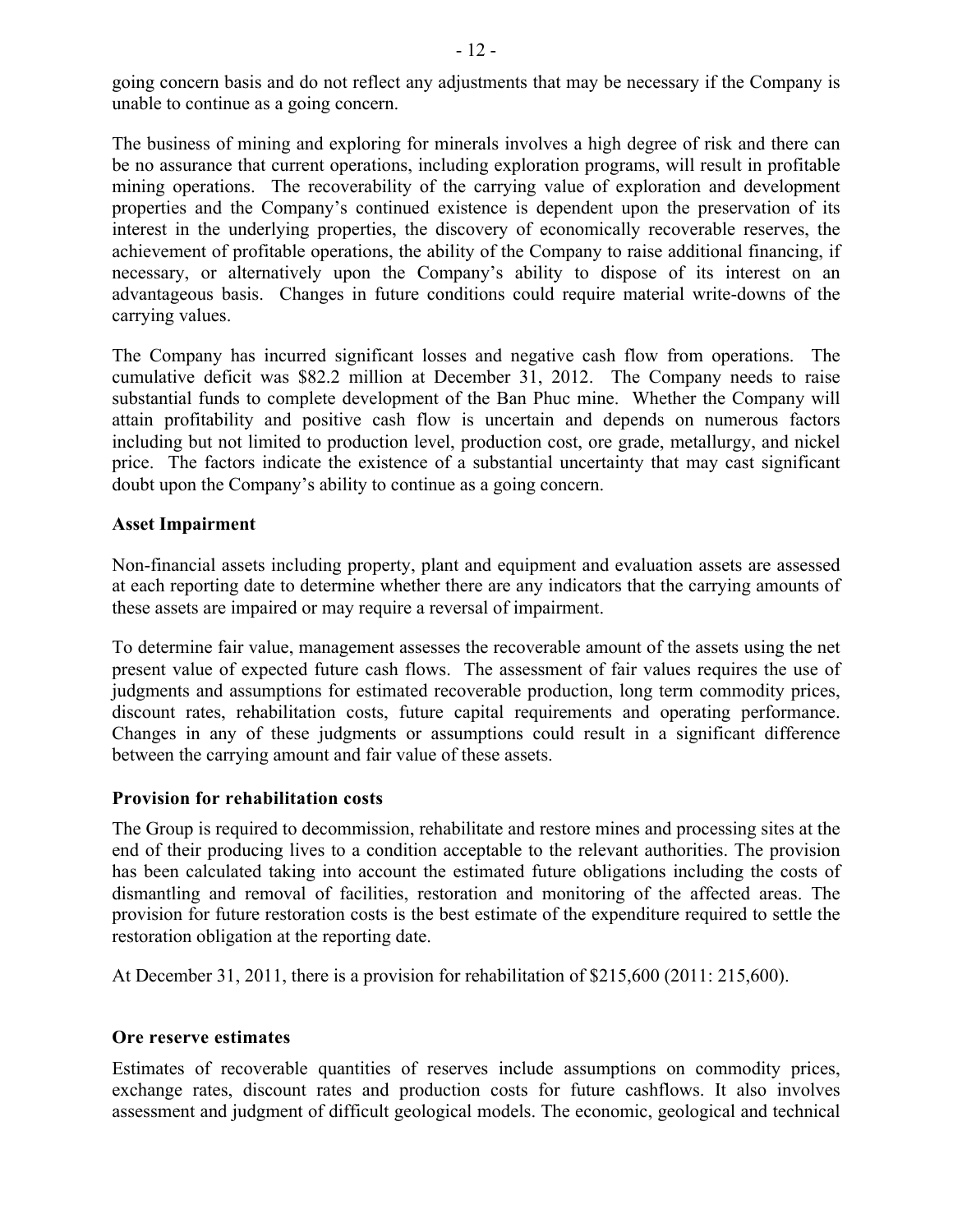factors used to estimate ore reserves may change from period to period. Changes in ore reserves affect the carrying values of mine properties, property, plant and equipment and the provision for rehabilitation assets. Ore reserves are integral to the amount of depreciation and amortization that will be charged to the Consolidated Statement of Operations and Comprehensive Loss.

### **Share-based compensation**

The Company has a share option plan, under which the fair value of all share-based awards is estimated using the Black-Scholes Option-Pricing Model at the grant date and amortized over the vesting periods. An individual is classified as an employee when the individual is an employee for legal or tax purposes or provides services similar to those performed by a direct employee, including directors of the Company. Share-based payments to non-employees are measured at the fair value of the goods or services received or the fair value of the equity instruments issued if it is determined the fair value of the goods or services cannot be reliably measured and are recorded at the date the goods or services are received. The amount recognized as an expense is adjusted to reflect the number of awards expected to vest.

Upon the exercise of the share purchase options, consideration paid together with the amount previously recognized in the share-based payment reserve is recorded as an increase to share capital. Charges for share purchase options that are forfeited before vesting are reversed from the share-based payments reserves. For those share purchase options that expire or are forfeited after vesting, the amount previously recorded in share-based payments reserve is transferred to deficit.

During the year, the Company recorded share-based compensation expense of \$256,279 compared with \$4,540 in 2011. During the year forfeiture and expiry of options resulted in \$724,367 (2011: \$545,450) being transferred from Share based payment reserve to Deficit.

# **Off-Balance Sheet Arrangements**

The Company does not have any off-balance sheet arrangements at December 31, 2012.

# **Future Accounting Policies**

The following accounting standards, which may be relevant to the Company have been introduced or revised by the IASB:

(a) Consolidation

In May 2011, the IASB issued IFRS 10 – *Consolidation Financial Statements* (IFRS 10), which superseded SIC 12 - *Consolidation – Special Purpose Entities* and the requirements relating to consolidated financial statements in IAS 27 – *Consolidated and Separate Financial Statements*. IFRS 10 is effective for annual periods beginning on or after January 1, 2013, with earlier application permitted. IFRS 10 establishes control as the basis for an investor to consolidate its investees and defines control as an investor's power over an investee with exposure, or rights, to variable returns from the investee and the ability to affect the investor's returns through its power over the investee.

In addition, the IASB issued IFRS 12 – *Disclosure of Interest in Other Entities* (IFRS 12), which combines and enhances the disclosure requirements for the Company's subsidiaries and associates. The requirements of IFRS 12 include enhanced reporting of the nature of risks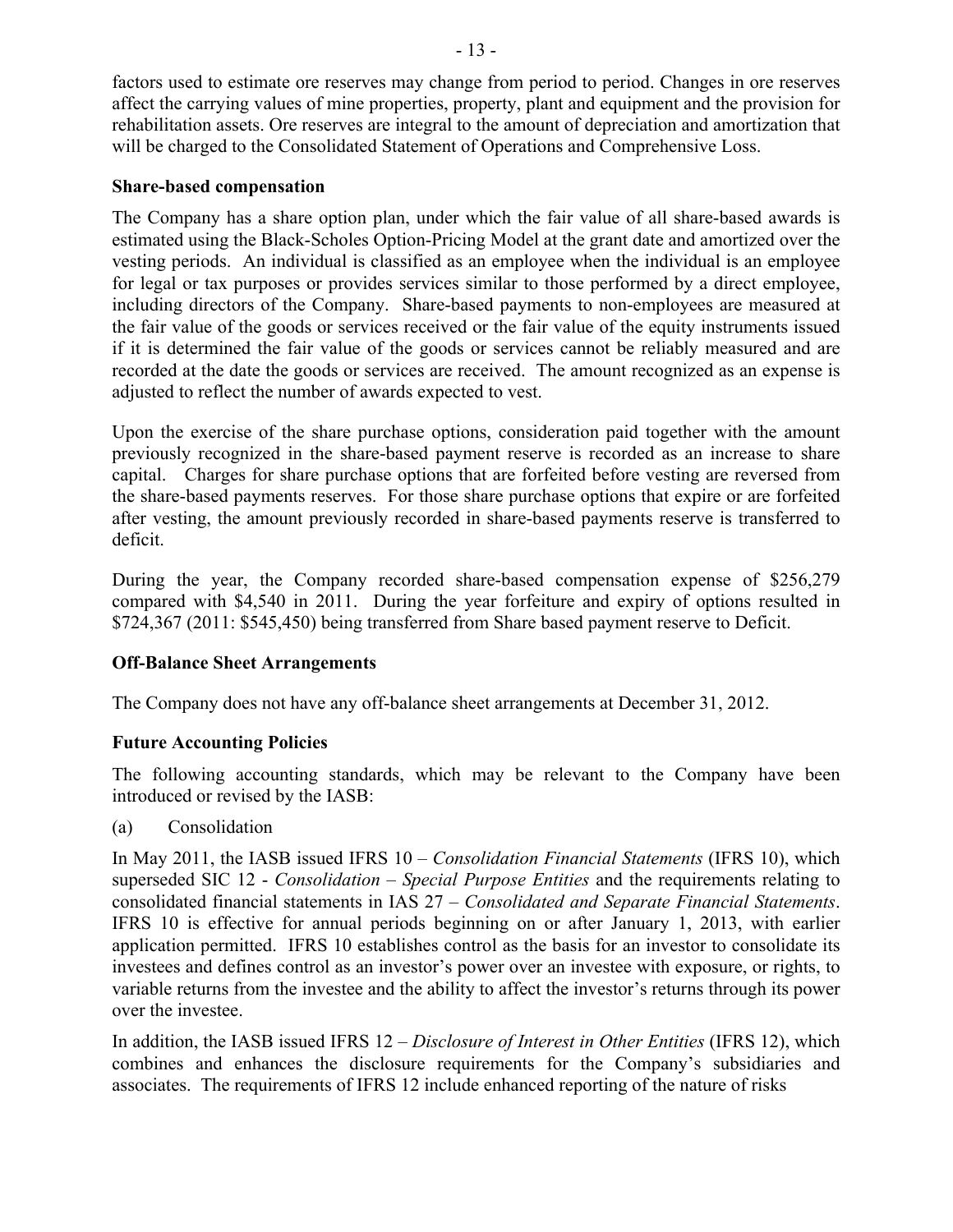associated with the Company's interests in other entities, and the effects of those interests on the company's consolidation financial statements. IFRS 12 is also effective for annual periods beginning on or after January 1, 2013, with early adoption permitted.

The Company does not anticipate the application of IFRS 10 and IFRS 12 to have a significant impact on its consolidated financial statements.

(b) Financial Statements

The IASB intends to replace IAS 39 – *Financial Instruments: Recognition and Measurement*  (IAS39) in its entirety with IFRS 9 - *Financial Instruments* (IFRS 9) in three main phases. IFRS 9 will be the new standard for the financial reporting of financial instruments that is principles– based and less complex than IAS 39. In November 2009 and October 2010, phase 1 of IFRS 9 was issued and amended, which addressed the classification and measurement of the financial assets and financial liabilities. IFRS 9 requires that all financial assets be classified as subsequently measured at amortized cost or at fair value based on the Company's business model for managing financial assets and the contractual cash flow characteristics of the financial assets. Financial liabilities are classified as subsequently measured at amortized cost except for financial liabilities classified as at fair value through profit and loss, financial guarantees and certain other exemptions. In response to delays to the completion of the remaining phases of the project, on December 16, 2011, the IASB issued amendments to IFRS 9, which deferred the mandatory effective date of IFRS 9 from January 1, 2013, to annual periods beginning on or after January 1, 2015. The amendments also provided relief from the requirement to restate comparative financial statements for the effects of applying IFRS 9.

The Company is currently evaluating the impact the final standard is expected to have on its consolidated financial statements.

(c) Fair Value Measurement

In May 2011, the IASB issued IFRS 13 – *Fair Value Measurement* (IFRS 13) as a single source of guidance for all fair value measurements required by IFRS to reduce the complexity and improve consistency across its application. The standard provides a definition of fair value and guidance on how to measure fair value as well as a requirement for enhanced disclosures. IFRS 13 requires that when using a valuation technique to measure fair value, the use of relevant observable Inputs should be maximized while unobservable Inputs should be minimized. IFRS 13 is effective for annual periods beginning on or after January 1, 2013, with early adoption permitted.

The Company does not anticipate the application of IFRS 13 to have a significant impact on its consolidated financial statements.

(d) Joint Arrangements

In May 2011, the IASB issued IFRS 11 – *Joint arrangements* (IFRS 11), which supersedes IAS 31 - *Interest in Joint Ventures* and SIC 13 – Jointly Controlled Entities – *Non-Monetary Contributions by Venturers*. IFRS 11 is effective for annual periods beginning on or after January 1, 2013 with earlier adoption permitted. Under IFRS 11, joint arrangement are classified as joint operations or joint ventures based on the rights and obligations of the parties to the joint arrangements. A joint operation is a joint arrangement whereby the parties that have joint control of the arrangement (joint operators) have rights to the assets, and obligations for the liabilities, relating to the arrangement. A joint venture is a joint arrangement whereby the parties that have joint control of the arrangement (joint venturers) have rights to the net assets of the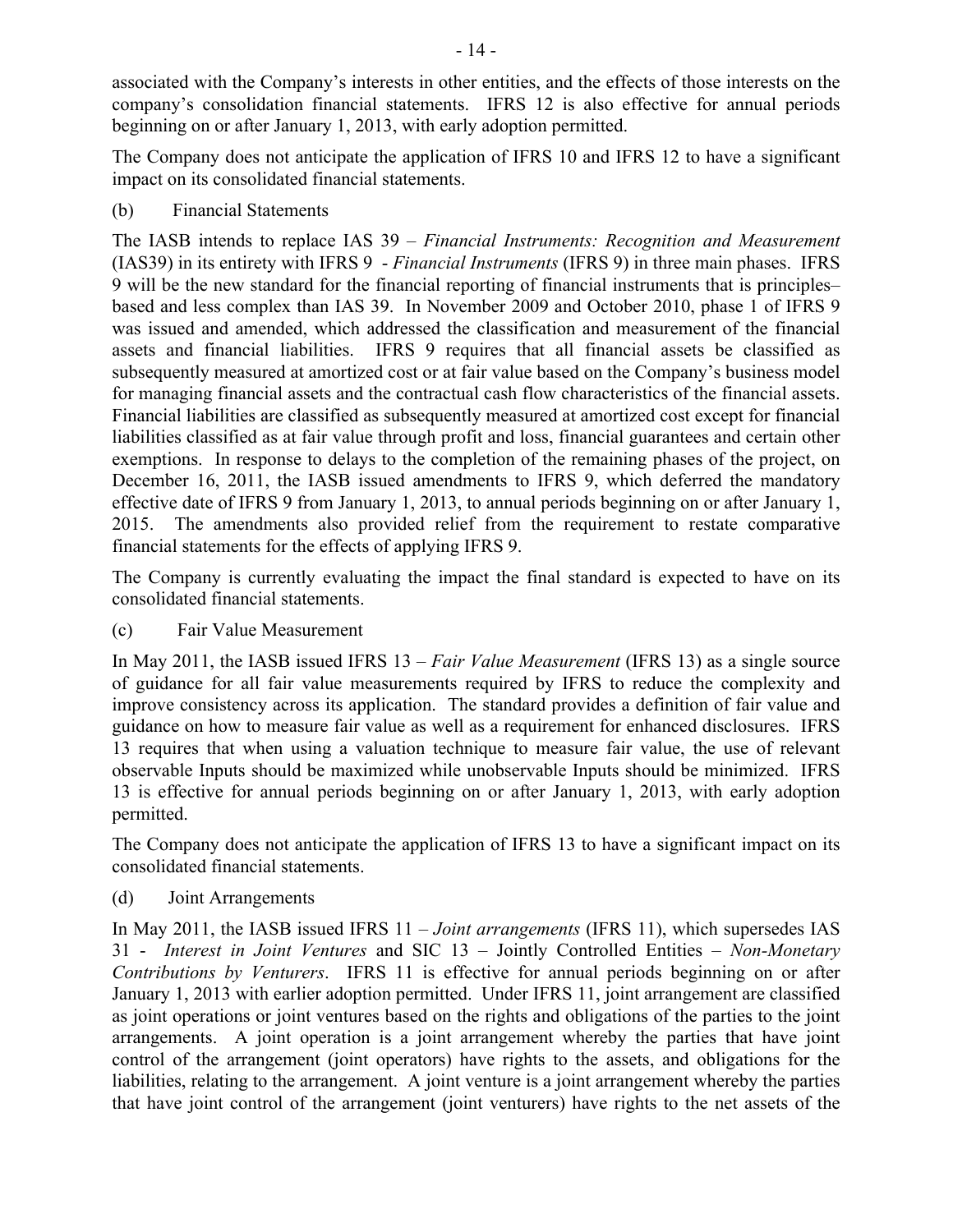arrangement. IFRS 11 requires that a joint operator recognize its portion of assets, liabilities, revenues and expenses of a joint arrangement, while a joint venturer recognizes its investment in a joint arrangement using the equity method.

The Company does not anticipate this amendment to have a significant impact on its consolidated financial statements.

# **TRANSACTIONS WITH RELATED PARTIES**

# **Directors**

During 2012, the Company paid (or accrued) directors' fees of \$47,700 (2011 - \$205,103) and consulting fees of \$95,600 (2011 - \$316,714). At December 31, 2012, there were no directors' and consulting fees accrued and unpaid, whereas in 2011 \$92,386 was outstanding. The following amounts were paid or accrued during the year:

- Choo Mun Keong, former Executive Chairman of the Board, \$33,528 for 2012 (2011 \$247,437) for director fees and other managerial, corporate and financial advisory services provided to the Company.
- Lai Fook Hoy, former interim President and CEO and a director, \$ 47,507 for 2012 (2011 - \$180,631) for director fees and other managerial, corporate and financial advisory services provided to the Company.
- Christopher D. Castle, former interim President and CEO and a director of the Company, \$13,591 for 2012 (2011 - \$37,500) for director fees and other managerial, corporate and financial advisory services provided to the Company.
- William Howell, a director of the Company, \$43,052 for 2012 (2011 \$28,125) for director fees and other managerial, corporate and financial advisory services provided to the Company.
- Robin Widdup, a director of the Company, \$5,625 for 2012 (2011 \$28,125) for director fees.

In July 2012, the Company granted share options to its directors pursuant to the terms of the Company's share option plan in lieu of cash-based director fees for the March 1, 2012 to June 30, 2013 time period. The options issued in consideration of services in 2012, vested on July 18, 2012, September 30, 2012 and December 31, 2012, while options issued in respect of 2013 services will vest on March 31, 2013 and June 30, 2013 and are subject to continued appointment as a director. The share options were granted as follows:

| Director      | Number of options |
|---------------|-------------------|
| Jan Castro    | 1,545,956         |
| Michael Brown | $1,413,177*$      |
| Chris Castle  | 1,128,431         |
| Robin Widdup  | 938,603           |
| Jim Askew     | 906,965           |

\* Michael Brown forfeited 379,659 options on relinquishing the interim CEO position on October 1, 2012, as a result he has 1,033,518 share options at December 31, 2012.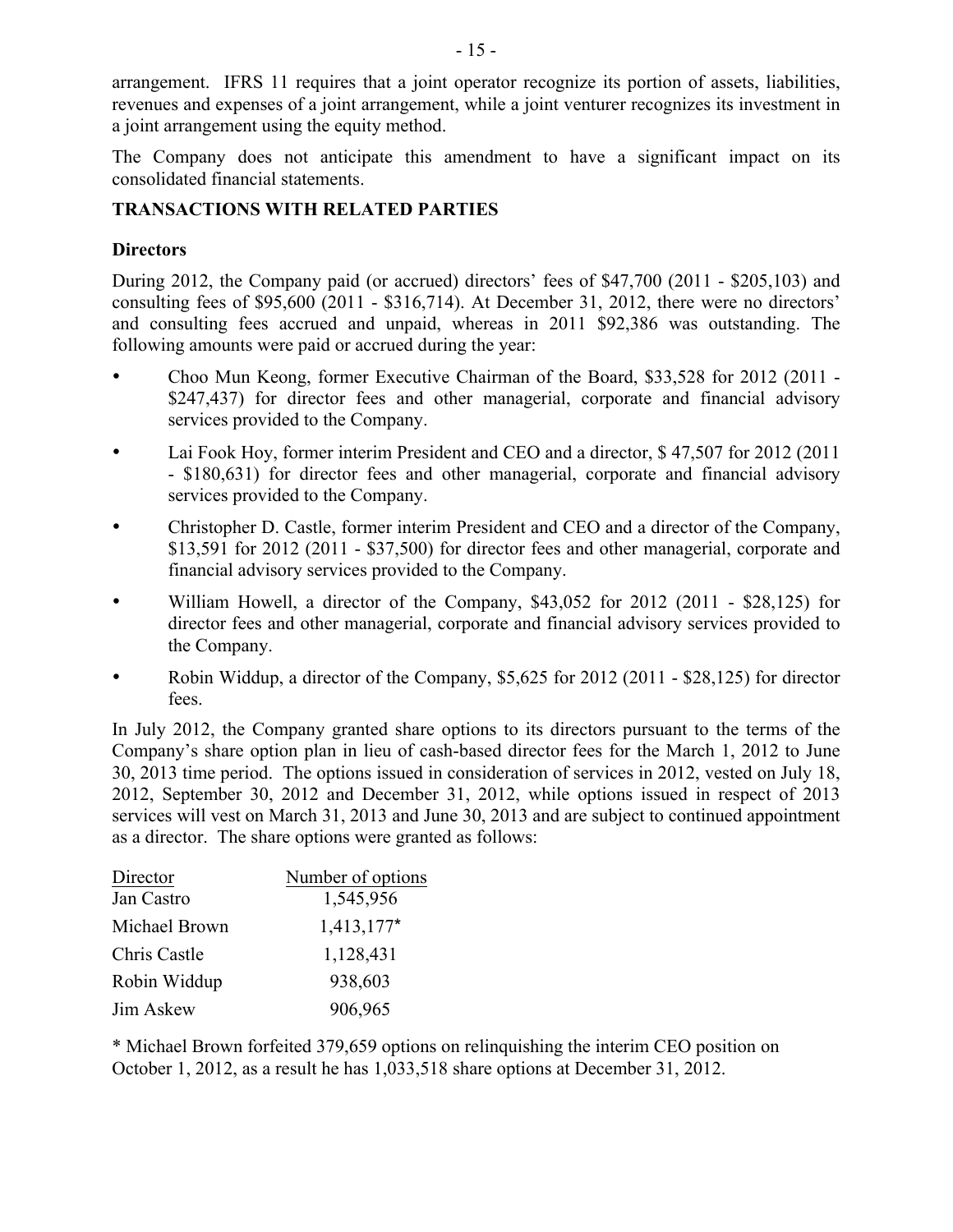### **Key management**

Key management personnel payments for salary paid to the Company officers during 2012 was \$242,638. In addition these officers were granted 2,600,000 share options pursuant to the terms of the Company's share option plan. The options vest in four equal instalments on the last day of each quarter in 2013.

# **Pala Investment Limited**

During 2012 Pala Investment Limited (Pala) became a controlling shareholder of the Company.

On May 25, 2012, Pala purchased 108,333,333 units of the Company for gross proceeds of \$6,500,000. Each unit consisted of one common share and one half of one common share purchase warrant which entitles Pala to purchase one common share at a price of \$0.10 until May 25, 2017. Concurrently with this private placement, Pala purchased 49,481,600 AMR shares from the previous controlling shareholder. Following these transactions two Pala nominees were appointed to the Company's board of directors.

On June 29, 2012 Melior Resources Inc, a company controlled by Pala, purchased 47,272,727 shares of the Company by way of private placement.

On December 18, 2012 Pala purchased 150,000,000 common shares of the Company under a private placement.

On December 20, 2012 Pala announced that they had purchased 25,891,581 shares of the Company by way of a share purchase agreement with a third party.

As a result of these 2012 transactions, at December 31, 2012 Pala owned and controlled, directly or indirectly 380,979,241 shares of the Company and 54,166,667 warrants to purchase AMR shares, representing 72.5% of the issued and outstanding common shares of the Company on an undiluted basis and 75.1% on a partially diluted basis.

Subsequent to year-end, on March 28, 2013 Pala purchased 158,845,081 common shares of the Company pursuant to the excise of it basic subscription privilege in full under the Company's rights offering. In addition Pala purchased 88,762,232 common share of the Company pursuant to a standby commitment provided as part of the rights offering. Subsequent to these purchases Pala owned and controlled, directly or indirectly 617,086,554 common shares of the Company representing 79.6% of the issued and outstanding shares of the Company on an undiluted basis, or 80.9% on a partially diluted basis.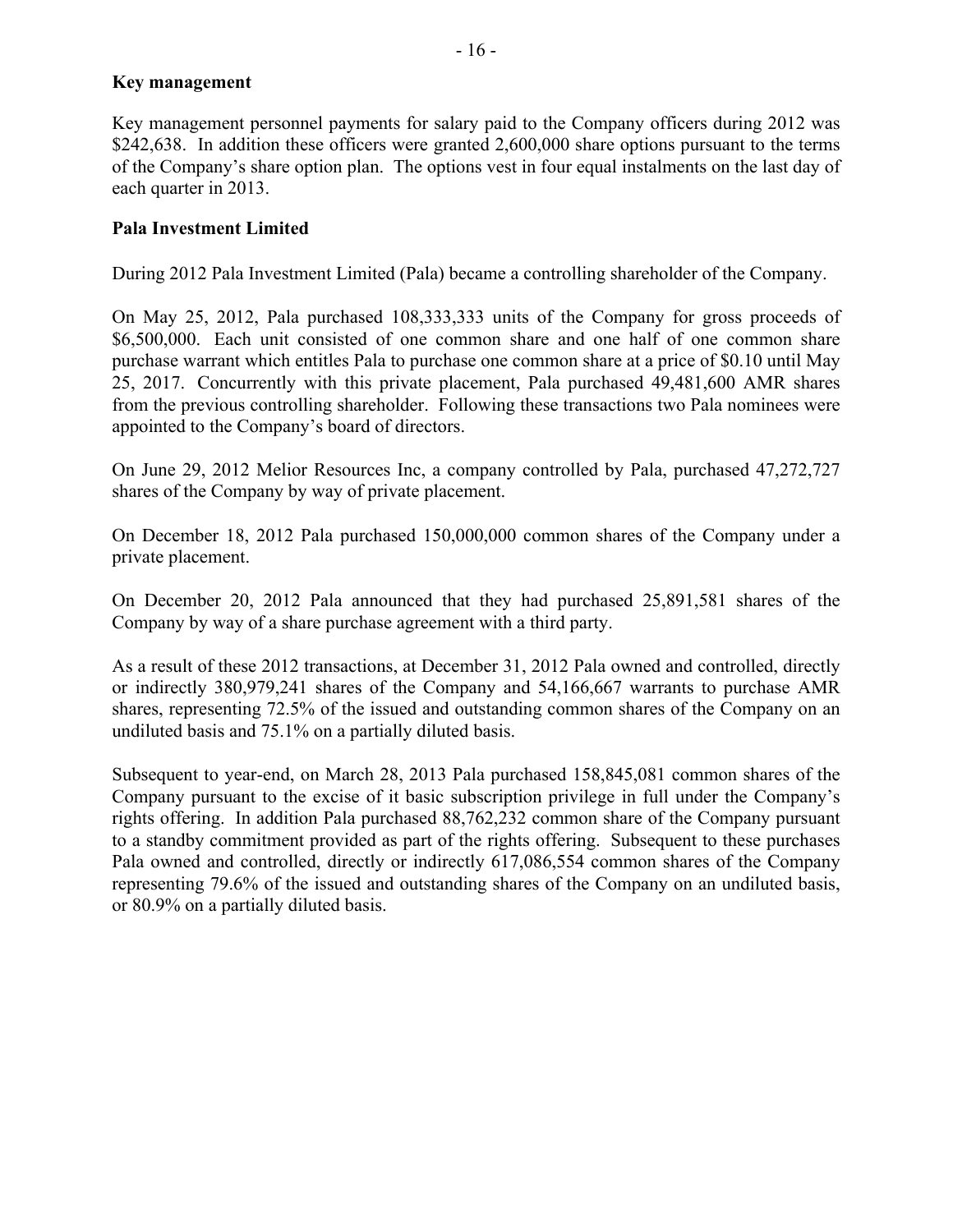### **RISK FACTORS**

Because of the nature of its business, the operations of the Company are subject to a number of risks, including the following, any one or all of which could have a material adverse effect on the Company and its business:

#### **Dependence on the Ban Phuc Nickel Project**

AMR is primarily focused on the development of the Project. AMR does not own any significant assets other than those related to AMR's ownership interest in the Project which is AMR's only mineral property and represents AMR's only immediate potential for future generation of revenues. Unless AMR acquires additional property interests, any adverse developments affecting the Project could have a material adverse effect upon AMR and would materially and adversely affect the potential mineral resource production, profitability, financial performance and results of operations of AMR.

### **Mine Life**

Based on the Project's estimated mineral resources and mineral reserves, the estimated life of the mine is approximately five (5) years. A failure to acquire new mineral properties or expand the Project's mineral resources and mineral reserves will affect the long-term sustainability and potential profitability of AMR.

### **Project Delay**

There are significant risks that the development and completion of construction of a mine on the Project could be delayed due to circumstances beyond the Company's control. AMR has no control over the third parties' management, labour force, supply chain and supply of construction materials and equipment and there can be no assurance that the Project will be completed on time, on budget or according to specifications. There can be no assurance that the required construction supplies will be readily available and delivered on time to the construction site. Such supplies may be sourced from additional third parties, which may be affected by factors beyond AMR's control. Additionally, changes to government regulations, contractual and/or union disputes, labour stoppages, workplace accidents, delay in shipment of materials and unseasonable weather patterns and conditions may hinder the construction timeline and progress. It is possible that issues with the design, specifications and/or physical location of the facilities of the Project may arise during construction due to unforeseen engineering, physical, geological and/or economic circumstances. Government and building code regulations may change requiring substantial revision to the design plan and specifications. The resolution of these issues may require the additional assistance and cost of experts, additional financing, a change to the construction plan, design, specifications, layouts and/or locations. Any such changes will delay the overall construction of the Project and will increase (possibly significantly) the costs associated therewith. Since the Project will not earn income during construction, longer construction times translate directly into higher costs of construction. Further, the delay, cost and alterations required may potentially adversely affect the timeline and the expected output.

Additionally, the Company will need to obtain further debt or equity financing from external sources in order to fund the balance of the development of the Project, conduct exploration activities and fund other expenses. There is no assurance that the Company will be able to obtain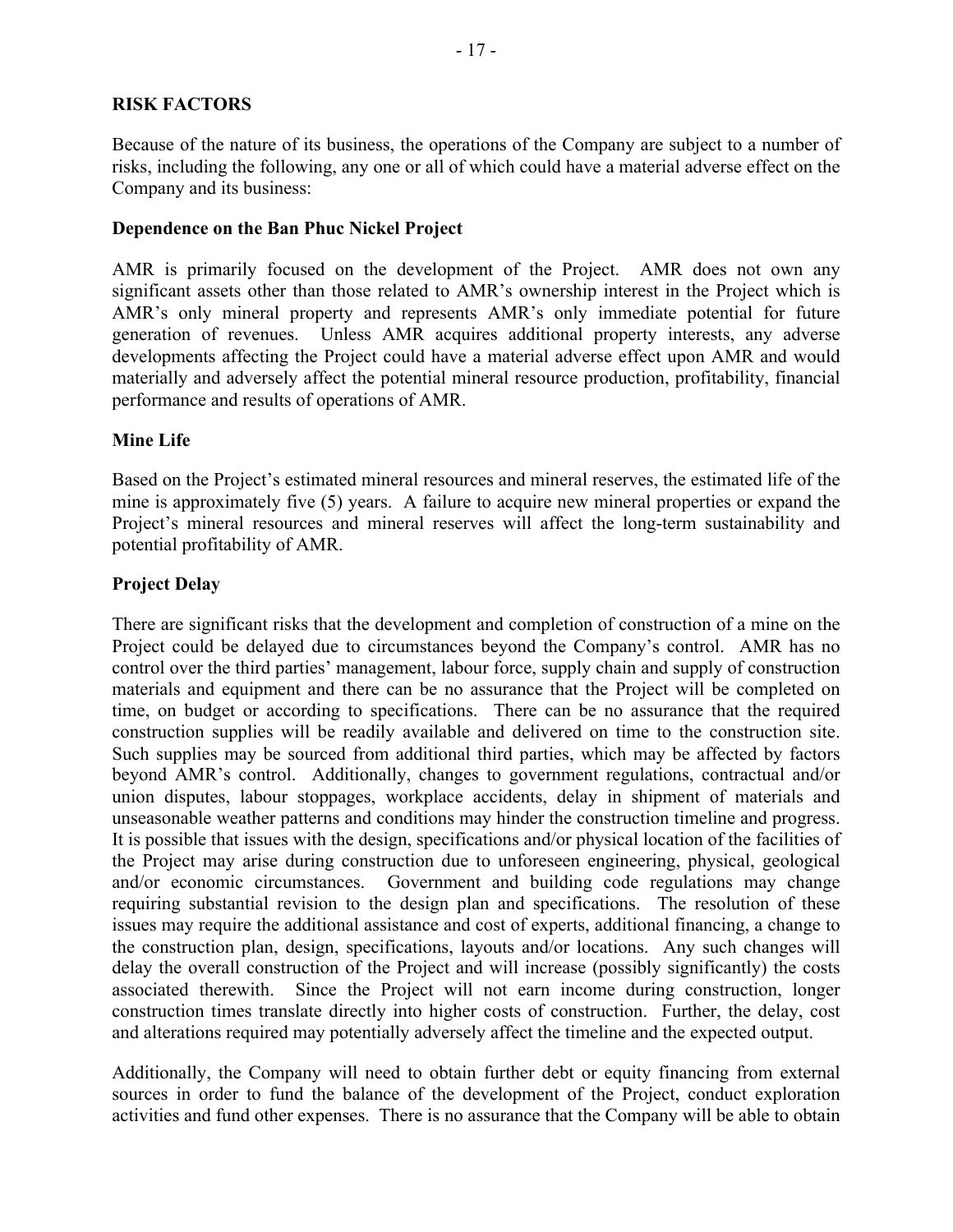debt or equity financing on favourable terms, or at all. Further, any debt financing may impose restrictive covenants on AMR and its business, which could prevent AMR from taking advantage of business opportunities because of any limitation that may be placed on it from any future debt financing. Failure to obtain sufficient financing may result in delaying or indefinite postponement of exploration, development, or production on the Project

## **Risk of the Revocation of Licences and Permits, including from any further Project Delay**

The development of the Project has already been delayed for several years from the initial expected start of production and AMR has only recently been granted an extension to extend the production commencement date for the Project to June 30, 2013. Failure of AMR to complete the construction of the Project and commence production by June 30, 2013, or any failure to comply strictly with applicable laws, regulations and local practices relating to mineral rights applications, including for exploration permits and exploitation or mining licences, and tenure, could result in loss, reduction or expropriation of entitlements, the imposition of additional local or foreign parties as joint venture partners with carried or other interests or enforcement actions against us, including orders issued by regulatory or judicial authorities causing operations to cease or be curtailed, and may include corrective measures requiring capital expenditures, installation of additional equipment, or remedial actions. Furthermore, no assurance can be given that new rules and regulations will not be enacted or that existing rules and regulations will not be applied in a manner which could limit or curtail production or development. Amendments to current laws and regulations governing operations and activities or mining and milling or more stringent implementation thereof could have a material adverse impact on us.

The occurrence of these various factors and uncertainties cannot be predicted and any of them could have an adverse effect on our operations or profitability.

# **Certain permits, licence and other regulatory approvals required for the operation of the Project are outstanding**

AMR's current operations are, and our future operations will be, subject to licences, regulations and approvals from Vietnamese governmental authorities for exploration, development, construction, operation, production, marketing, pricing, transportation, storage of waste rock, water use, taxation, environmental and health and safety matters. AMR cannot guarantee that licences or amendments to existing licences applied for will be granted or, if granted, will not be subject to possibly onerous conditions.

While the Company has applied for rights to explore, develop or mine and may also do so in the future, there is no certainty that such rights will be granted or granted on terms satisfactory to the Company. In addition, the Company's rights may be affected by undetected defects.

Any changes to exploitation or mining licences, regulations and approvals, or their availability to AMR may adversely affect our assets, plans, targets and projections. In order to complete construction and commence operation of the Project, a number of significant outstanding permits are required, including an amendment of BPNM's Mining Licence to increase throughput of ore from 200,000 tpa to 360,000 tpa and land use rights for storage of waste rock. AMR is currently progressing through the application process for the amendment to its Mining Licence and environmental reports, however, there can be no assurance that the amended licence will ultimately be issued or approval of the amended reports be obtain, and there remain significant risks that the issuance of such licences and approvals, which will have a material adverse effect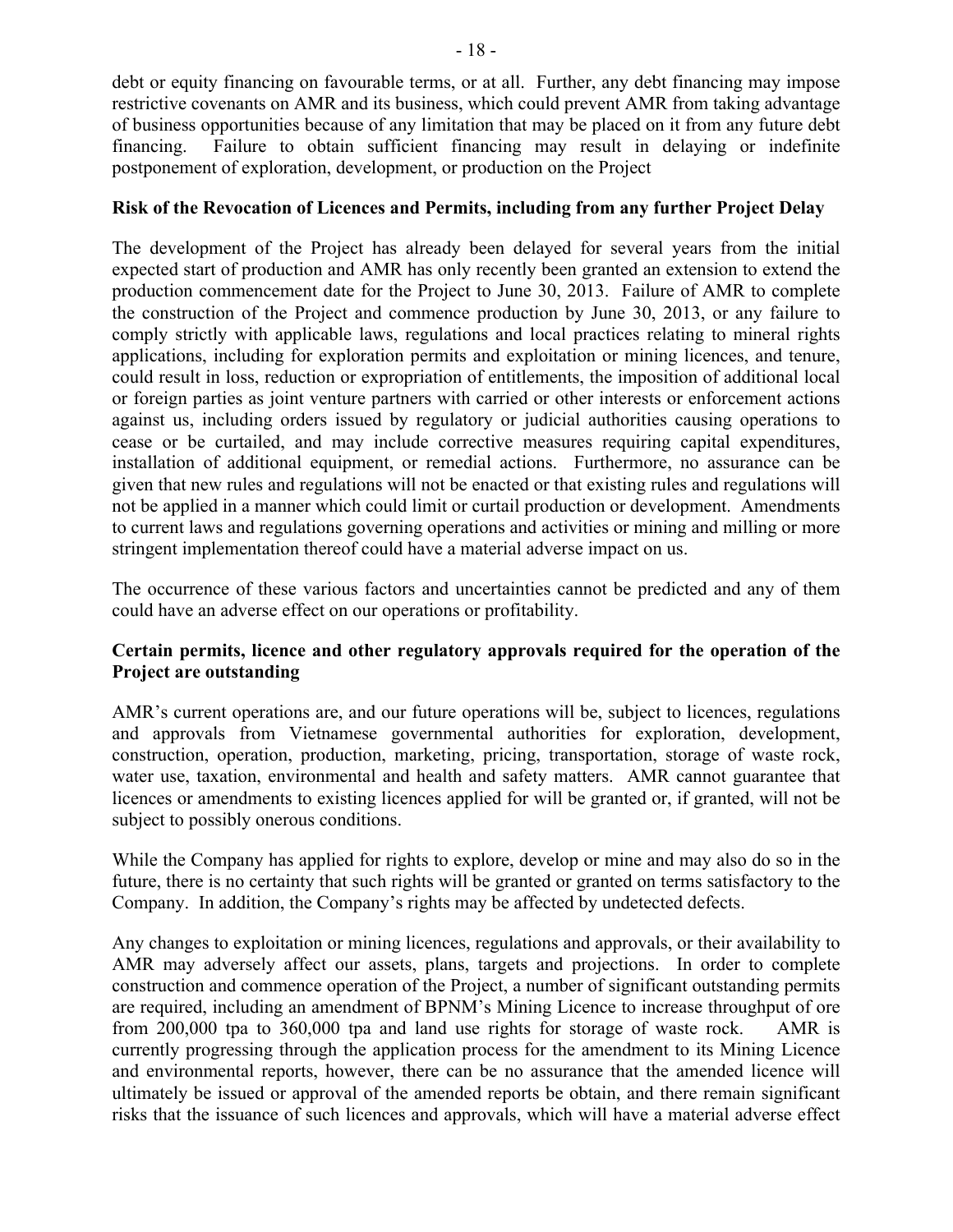on our cash flows and financial condition. There can also be no assurance that as part of the amendment to the Mining Licence, the Vietnamese government will not request additional concessions from us, including financial stability and royalty provisions. Further, the current government is different from the government that originally granted AMR its mining licence and AMR does not have a history of commercial dealing with the current administration. In addition, AMR currently has no exploration licence to enable it to carry out any exploration activities on our 150 km<sup>2</sup> Ta Khoa Concession (as defined herein). Until such exploration licence is obtained, we will not be in a position to conduct exploration activities and expand our existing resources and reserves. Failure to expand resources and reserves will affect the long-term sustainability of AMR and its ability to replenish depleting resources.

#### **Additional funding requirements**

The development and ongoing operation of any mine requires a substantial amount of capital prior to the commencement of production. Such capital requirements relate to the costs of, amongst other things, acquiring mining rights and properties, hiring employees and technical consultants, obtaining government permits, exploration and delineation drilling to determine the underground configuration of a deposit, designing and constructing the mine and processing facilities, purchasing and maintaining mining equipment and complying with financial assurance requirements established by various regulatory agencies for the future restoration and reclamation activities for each project. In the case of the Project, the Company will have further capital requirements. Further exploration and development by the Company will depend upon the Company's ability to obtain necessary permits and also financing through the joint venturing of projects, equity financing, debt financing or other means. There is no assurance that the Company will be successful in obtaining the required permits, financing or obtaining such financing on acceptable terms. Failure to obtain required financing on a timely basis or on acceptable terms could have a material adverse effect on the Company's financial conditions, results of operations and liquidity and could cause the Company to forfeit all of parts of its property and reduce or terminate its operations.

Sales of substantial amounts of the Common Shares, or the availability of such Common Shares for sale, could adversely affect the prevailing market prices for the Company's securities. A decline in the market prices of the Company's securities could impair its ability to raise additional capital through the sale of new Common Shares should the Company desire to do so.

AMR may incur substantial costs in pursuing future capital requirements, including investment banking fees, legal fees, accounting fees, securities law compliance fees, printing and distribution expenses and other costs. The ability to obtain needed financing may be impaired by such factors as the capital markets (both generally and in the nickel industry in particular), the location of the Project in Vietnam and the price of nickel on the commodities markets (which will impact the amount of asset-based financing available) and/or the loss of key management personnel. Further, if the price of nickel on the commodities markets decreases, then potential revenues from the Project will likely decrease and such decreased revenues may increase the requirements for capital. If AMR is unable to obtain additional financing as needed, it may be required to reduce the scope of its operations or anticipated expansion, forfeit its interest in some or all of its properties, incur financial penalties or reduce or terminate its operations.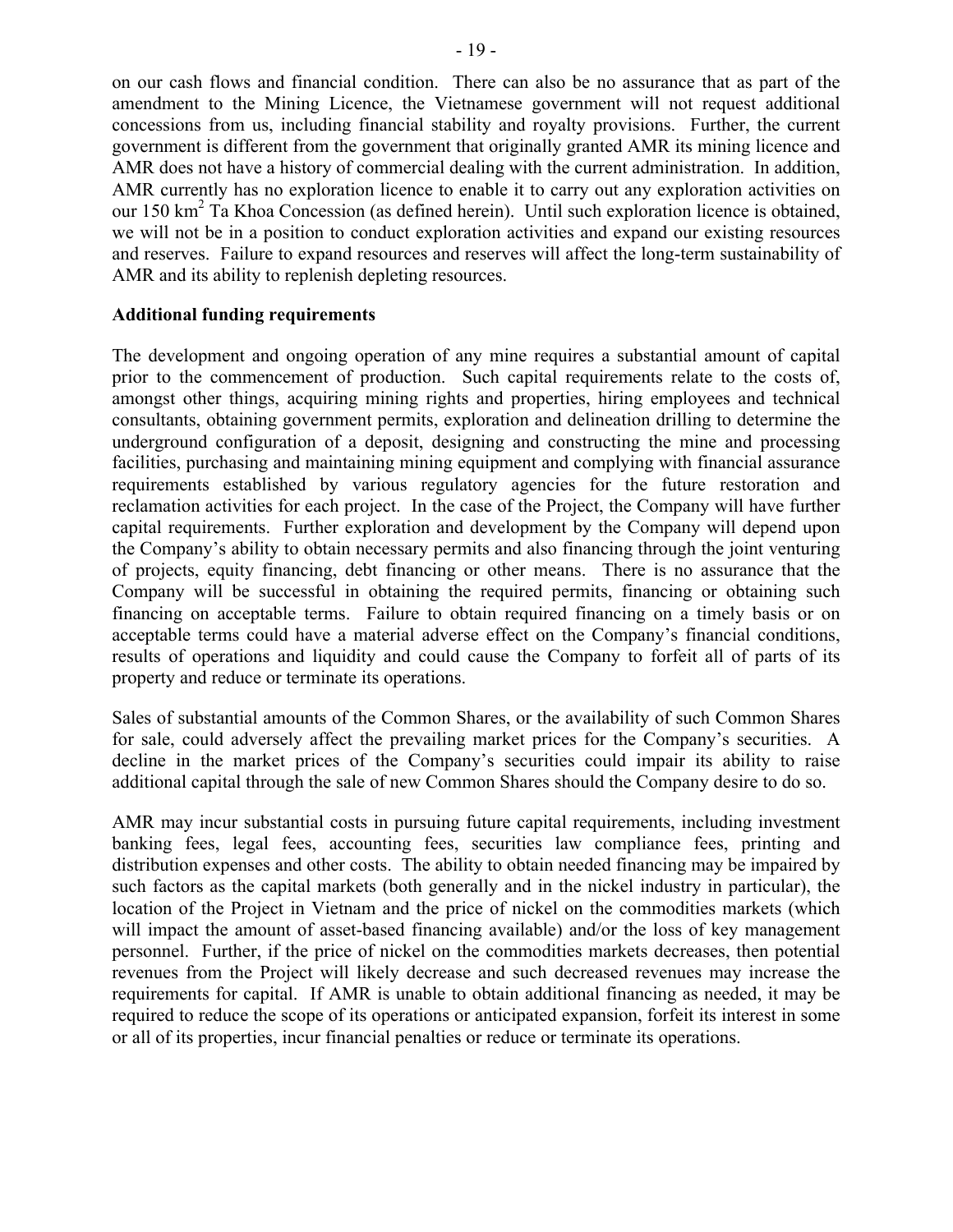## **The Company has entered into an off-take agreement with a single customer for all of the production from the Project.**

In April 2008, BPNM entered into the Off-Take Agreement for all of the concentrate production from the Project from the currently defined resources. Jinchuan is a large Chinese enterprise, but there are no guarantees that Jinchuan will ultimately be able to purchase the nickel concentrate produced by the Project. The Off-Take Agreement also granted Jinchuan a first refusal option on additional nickel concentrates that BPNM may produce from new projects other than the Project. As such, AMR's total number of customers will for the immediate future remain limited and expose AMR to counterparty risks associated with the financial condition of Jinchuan. As a result of this reliance on a small number of customers, AMR could be subject to adverse consequences if Jinchuan breaches its purchase commitments. The failure of Jinchuan to purchase the nickel concentrate from the Project in accordance with the terms of the Off-Take Agreement could result in a loss of revenue if AMR is unable to sell the product from the Project to other purchasers. AMR cannot guarantee that it would be able to sell its product in the spot market or that the spot market price will be competitive to those prices that it would be expected to obtain under the Off-Take Agreement. If AMR is unable to satisfy conditions in the Off-Take Agreement or secure binding contracts with other customers, AMR's results of operations and financial condition, could be materially adversely affected.

# **Increase in Capital Costs for the Project**

The February 15 NI 43-101 Technical Report estimates that the total capital expenditures from January 1, 2013 to the end of June 2013 required for the construction of the plant and commencement of production are currently estimated to be US\$34.66 million. There can be no assurance that such capital costs for the Project will not exceed such amount. A significant increase in the capital costs of the Project would have a material adverse effect on our ability to complete the Project and our financial condition.

# **AMR may not meet its production targets or its cost estimates**

The development of the Project is premised on current and projected production and capital as well as operating cost estimates. Ability to meet nickel production levels is also dependent in part on the successful development of mines and/or expansion of mining operations in the future which rely on the accuracy of predicted factors including capital and operating costs, metallurgical recoveries, reserve estimates, and future iron ore prices, as well as accurate feasibility studies, acquisition of land and surface rights and issuance of necessary permits/approvals. Actual production and costs may vary from the estimates for a variety of reasons such as estimates of grade, tonnage, dilution and metallurgical and other characteristics of the iron ore varying in the actual ore mined, revisions to mine plans, risks and hazards associated with mining, adverse weather conditions, unexpected labour shortages or strikes, equipment failures and other interruptions in production capabilities. Production costs may also be affected by increased stripping costs, increases in level of ore impurities, labour costs, raw material costs, inflation and fluctuations in currency exchange rates. Failure to achieve production targets or cost estimates could have a material adverse impact on AMR's sales, profitability, cash flow and overall financial performance.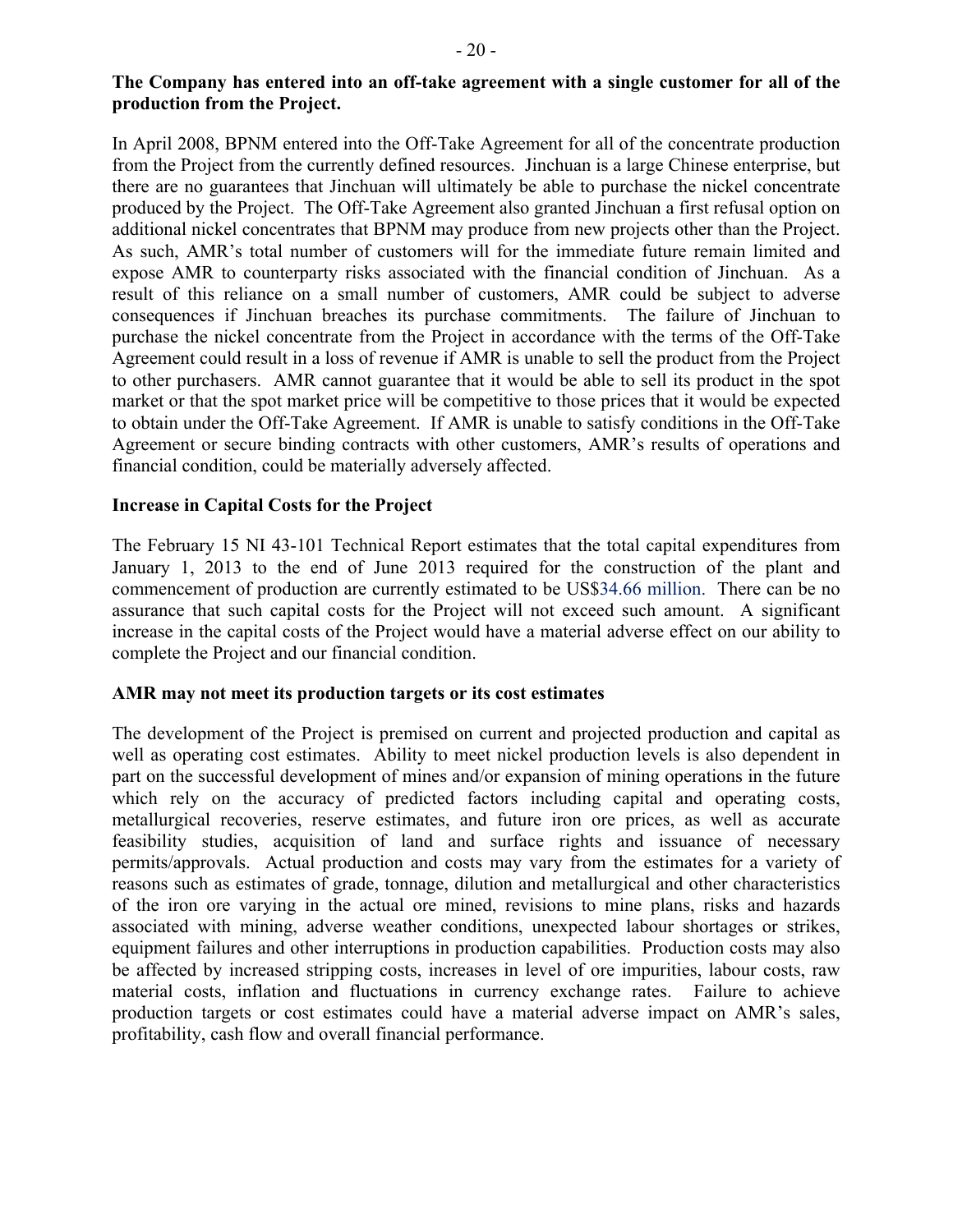### **Mining operations are vulnerable to supply chain disruptions**

AMR's current and future operations could be adversely affected by shortages of, as well as lead times to deliver, strategic spares, critical consumables and mining equipment. In the past, other mining companies have experienced shortages in critical consumables, particularly as production capacity in the global mining industry has expanded in response to increased demand for commodities, and it has experienced increased delivery times for these items. Shortages of strategic spares, critical consumables or mining equipment, could in the future, result in production delays and productions shortfalls, and increases in prices could result in an increase in both operating costs and the capital expenditure to maintain and develop mining operations.

AMR and other nickel mining companies, have influence over manufacturers and suppliers of these items. In certain cases, there may be only limited suppliers for certain strategic spares, critical consumables or mining equipment who command superior bargaining power relative to AMR, or it could at times face limited supply or increased lead time in the delivery of such items.

If AMR experiences shortages, or increased lead times in delivery of strategic spares, critical consumables or mining equipment, its results of operations and financial condition could be adversely affected.

## **Political Risk and Economic Instability**

AMR's exploration, development and operation activities occur in Vietnam. As such, AMR may be affected by possible political or economic instability in Vietnam. There can, for example, be no assurance that future political and economic conditions in Vietnam will not result in the government adopting policies respecting foreign ownership and development of interests in mineral resources which could be adverse to the Company's interests or profitability. The risks include, but are not limited to, terrorism, military repression, fluctuations in currency exchange rates and high rates of inflation. Changes in resource development or investment policies or shifts in political attitude in Vietnam may prevent or hinder AMR's business activities and render the Project unprofitable by preventing or impeding future property exploration, development or mining. Operations may be affected in varying degrees by government regulations with respect to restrictions on production, price controls, export controls, restrictions on repatriation of earnings, royalties and duties, income taxes, nationalization of property or businesses, expropriation of property, maintenance claims, environmental legislation, land use, land claims of local people, water use and mine safety. The laws on foregoing investment and mining are still evolving in Vietnam and it is not known how they will evolve. In particular, the current law on minerals allows the government to announce areas where mining activities are prohibited (or temporarily prohibited) for reasons of national defense, security, protection of historical or cultural sites, scenery or other public interests, subject only to providing fair and equitable treatment in respect of damage caused where mineral activities are being legally conducted therein. The effect of these factors cannot be accurately predicted.

# **Vietnamese tax laws are open to interpretation and, with respect to mining and refining, there are no clear precedents to properly guide AMR's tax policies**

Management of AMR considers that AMR has made adequate provision for tax liabilities to the Vietnamese national, provincial and local authorities based on correspondence with such authorities and on external advice received. However, because Vietnam's tax laws, especially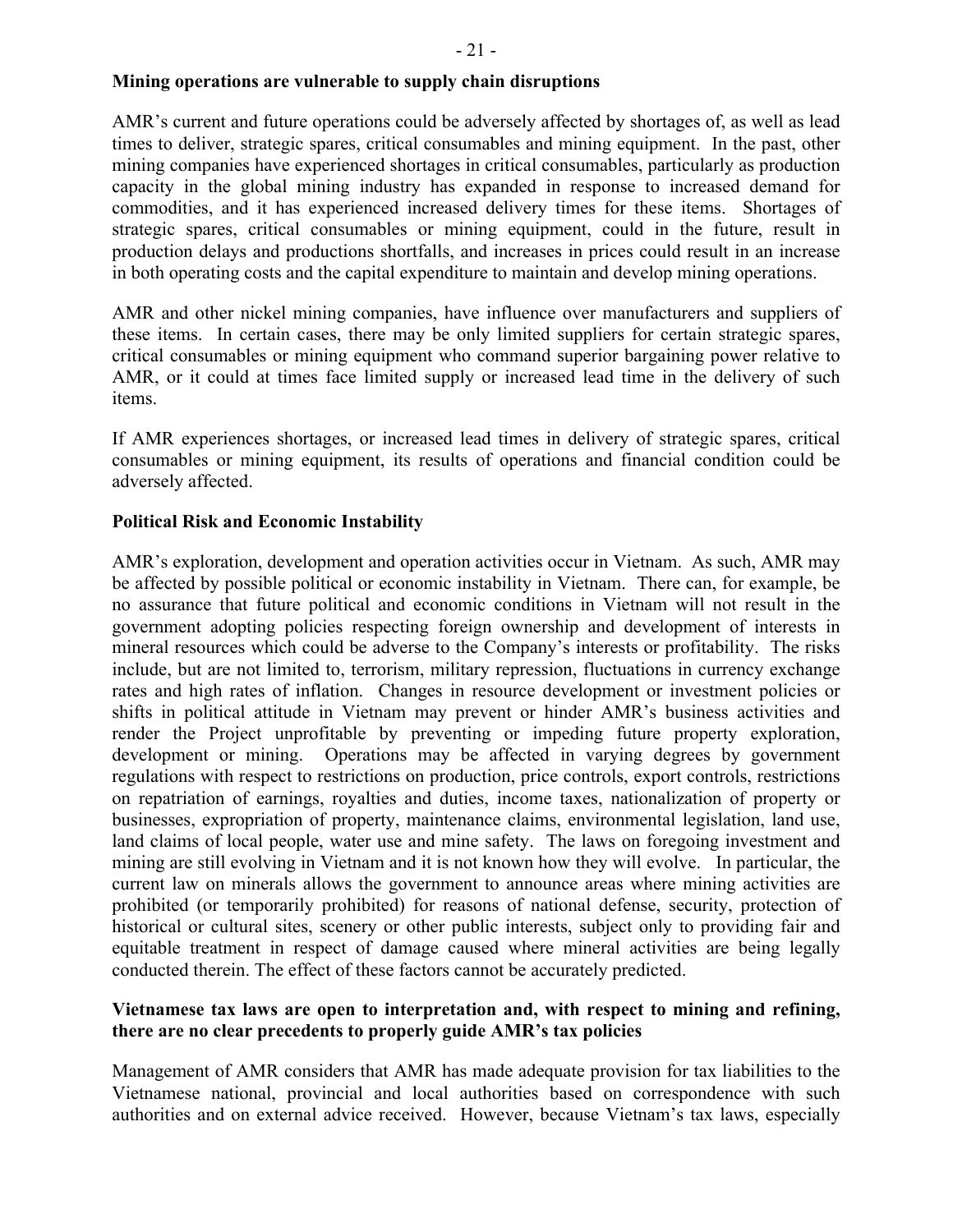with respect to mining and refining are evolving and open to interpretation, there is a risk that material additional and/or back-dated taxes and penalties may be levied on AMR, which could adversely impact its results of operations and financial condition of AMR.

## **Mining, processing, development and exploration activities depend, to one degree or another, on adequate infrastructure.**

Reliable roads, bridges, power sources and water supply are important determinants, which affect capital and operating costs. AMR's inability to secure adequate water and power resources, as well as other events such as unusual or infrequent weather phenomena, sabotage, government or other interference in the maintenance or provision of such infrastructure could adversely affect AMR's operations, financial condition and results of operations.

## **AMR is dependent on outside parties for the conduct of its business**

AMR has relied upon consultants, engineers and other service providers and intends to rely on these parties for development, construction, and operating expertise. Substantial expenditures are required to construct mines to establish mineral reserves through drilling, to carry out environmental and social impact assessments, to develop metallurgical processes to extract metal from ore and, in the case of new exploration, to develop the exploration and plant infrastructure at any particular site. If such parties' work is deficient or negligent or is not completed in a timely manner, it could have a material adverse effect on the Project.

AMR intends to rely on the services of mining contractors in order to bring the Project into production and will be dependent on the availability of such mining contractors. Increased demand for and cost of contract mining services and equipment could cause project costs to increase materially and could have a material adverse effect on the Project.

### **Exchange rates**

The profitability of AMR may decrease when affected by fluctuations in the foreign currency exchange rates between the United States dollar, the Canadian dollar, the Australian dollar and the Vietnamese dong. Exchange rate fluctuations affect the costs of development activities that AMR incurs in United States dollars, Australian dollars and Vietnamese dong. AMR does not currently take any steps to hedge against currency fluctuations.

### **Certain directors and officers may have conflicts of interest.**

Certain of the directors and officers of AMR are engaged in, and will continue to engage in, other business activities on their own behalf and on behalf of other companies, including activities involving mining and mineral exploration, and, as a result of these and other activities, such directors and officers of AMR may become subject to conflicts of interest. The BCBCA provides that in the event that a director has an interest in a contract or proposed contract or agreement, the director shall disclose his interest in such contract or agreement and shall refrain from voting on any matter in respect of such contract or agreement unless otherwise provided under the BCBCA. To the extent that conflicts of interest arise, such conflicts will be resolved in accordance with the provisions of the BCBCA.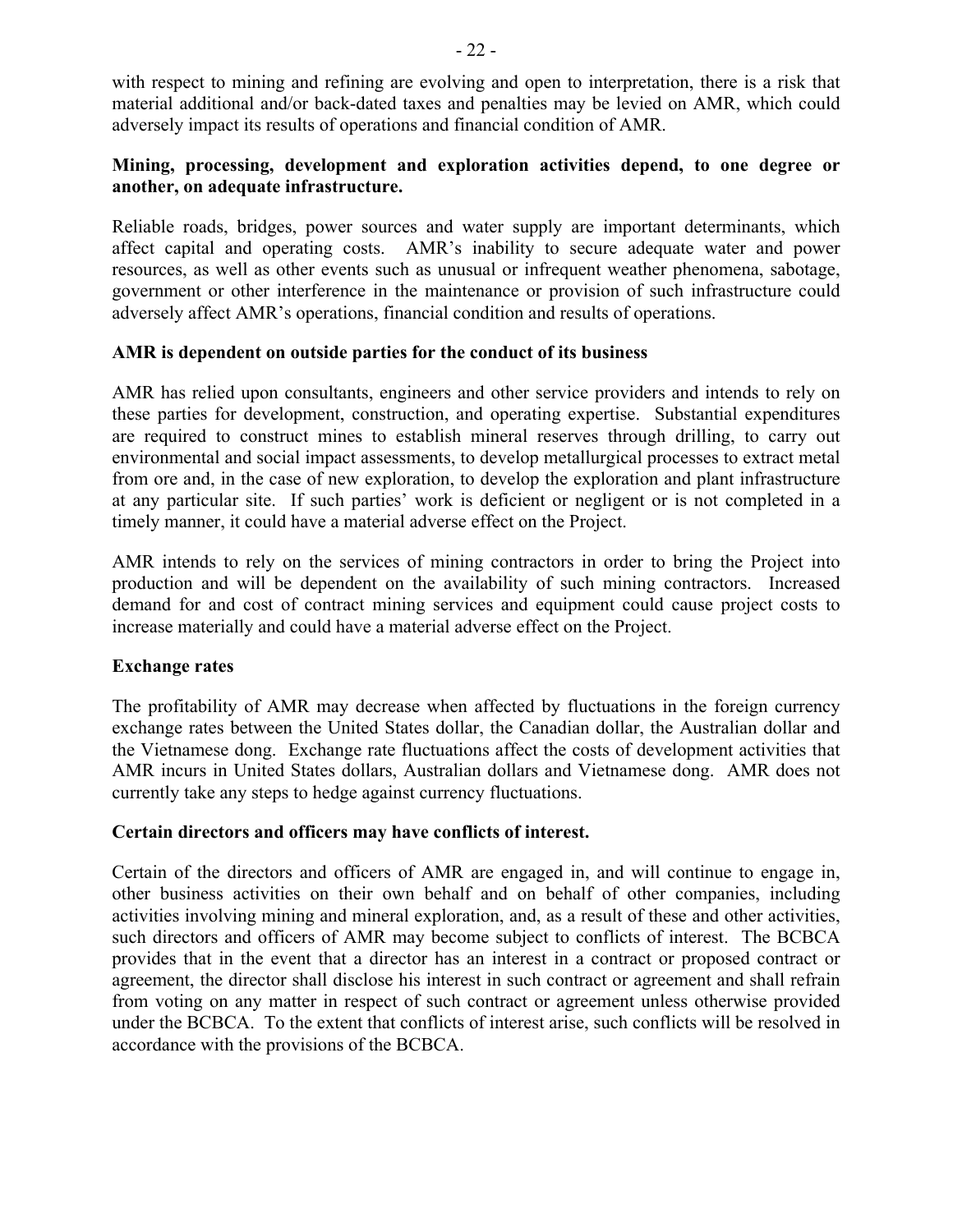## **Illiquid market for AMR's securities**

AMR shares are highly illiquid and cannot be easily sold in the market without significant risk of a loss in value. Further contributing to AMR's illiquidity, is the fact that a small group of shareholders currently hold over 88% of its Common Shares. There can be no assurance that an active market for AMR's securities will develop. In addition, the market price of the securities of AMR at any given point in time may not accurately reflect the long-term value of AMR. Furthermore, responding to any events or circumstances resulting from the risk factors described herein could result in substantial costs and divert management's attention and resources.

# **Significant Shareholder**

At the date of this report, Pala has control over AMR and its interests may conflict with those of other shareholders. Pala owns, directly or indirectly, 617,086,554 Common Shares, including the 47,272,727 Common Shares owned by Melior, representing approximately 79.6% of the issued and outstanding Common Shares on a non-diluted basis, plus 54,166,667 Common Share purchase warrants, which if exercised, would bring Pala's ownership interest in the Company to 86.6% on a partially-diluted basis. Pala has a significant influence in any matter coming before a vote of shareholders and Pala alone will be in a position to prevent approval of certain matters requiring shareholder approval. Investors should be aware that votes in respect of the Common Shares may be significantly influenced by a small group of insiders as detailed in the table below. Pala is also able to effect certain fundamental changes to AMR in accordance with the BCBCA because it is able to, on its own, meet the applicable 66 2/3% voting threshold for shareholder approval to effect such changes.

| <b>Shareholder</b>                                  | Shares <sup>(1)</sup> | Number of Common   Percentage of Common<br><b>Shares Outstanding</b> |
|-----------------------------------------------------|-----------------------|----------------------------------------------------------------------|
| Pala Investments Limited $^{(2)}$                   | 617,086,554           | 79.6%                                                                |
| Lion Selection Group Limited $^{(3)}$               | 39,950,288            | 5.15%                                                                |
| Malaysia Smelting Corporation Berhad <sup>(4)</sup> | 31,297,661            | 4.04%                                                                |
| <b>Total</b>                                        | 688,334,503           | 88.79%                                                               |

### **Notes:**

(1) Based on information posted on SEDI as of April 22, 2013.

- (2) Of the 617,086,554 Common Shares, 47,272,727 Common Shares are held by Melior, a company of which Pala owns greater than 50%, and as a consequence Pala is deemed to also control the 42,272,727 Common Shares held by Melior.
- (3) Of the 39,950,288 Common Shares, 16,666,666 are held by Lion Selection Group Limited and 23,283,622 are held by its affiliate Asian Lion Limited, an entity which is 63% owned by Lion Selection Group Limited.
- (4) Pala has a right of first refusal to purchase the Common Shares held by MSC, which if exercised would bring Pala's ownership to 648,384,215 Common Shares, representing approximately 83.6% on a non-diluted basis and 84.7% on a partially diluted basis, if it exercises its 54,166,667 Common Share purchase warrants.

# **Mining industry**

The exploration for and development of mineral deposits involves significant risks which even a combination of careful evaluation, experience and knowledge may not eliminate. While the discovery of a mineral deposit may result in substantial rewards, few properties that are explored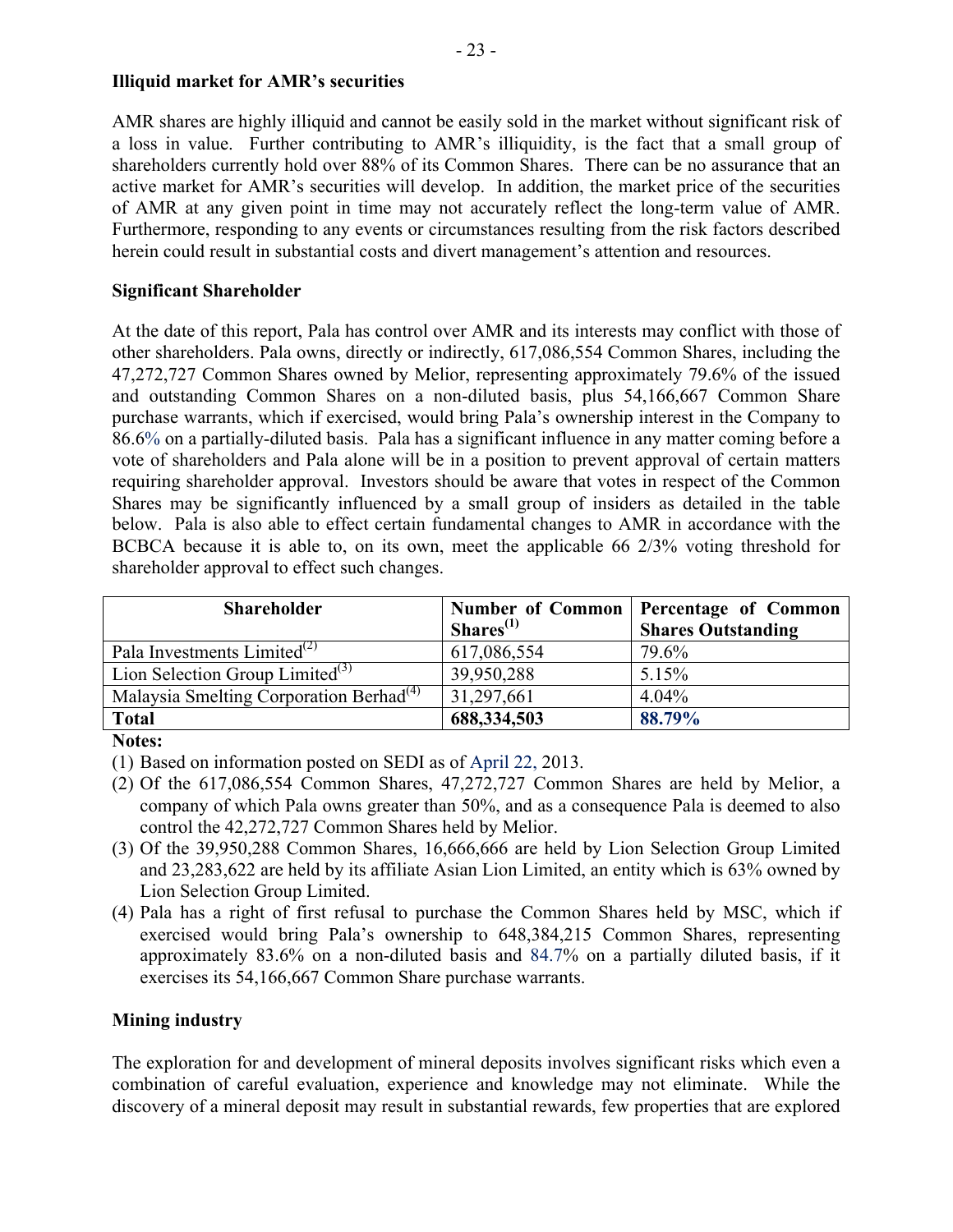are ultimately developed into producing mines. Major expenses may be required to locate and establish mineral reserves, to develop metallurgical processes and to construct mining and processing facilities at a particular site. It is impossible to ensure that the activities currently planned by the Company will result in profitable commercial mining operations. Whether a mineral deposit will be commercially viable depends on a number of factors, some of which are: the particular attributes of the deposit, such as size, grade and proximity to infrastructure; metal prices, which are highly cyclical; and government regulations, including regulations relating to prices, taxes, royalties, land tenure, land use, importing and exporting of minerals and environmental protection. The exact effect of these factors cannot accurately be predicted, but in combination they could result in the Company not receiving an adequate return on invested capital.

The Company's activities are subject to all the hazards and risks normally encountered in the exploration for, and development and production of minerals, including unusual and unexpected geologic formations, seismic activity, rock bursts, cave-ins, flooding and other conditions involved in the drilling and removal of material, any of which could result in damage to, or destruction of, mines and other producing facilities, damage to life or property, environmental damage and possible legal liability. Milling operations are subject to hazards such as equipment failure or failure of retaining dams around tailings disposal areas which may result in environmental pollution and consequent liability.

## **No production revenues; history of losses**

To date, the Company has not recorded any revenues from mining operations nor has the Company commenced commercial production. There can be no assurance that significant additional losses will not occur in the near future or that the Company will be profitable in the future. The Company's operating expenses and capital expenditures may increase in subsequent years as the costs for consultants, personnel and equipment associated with advancing exploration, development and commercial production of its properties are incurred. The amounts and timing of expenditures will depend on the progress of ongoing exploration and development, the results of consultant's analysis and recommendations, the rate at which operating losses are incurred, the execution of any joint venture agreements with strategic partners, the Company's acquisition of additional properties and other factors, many of which are beyond the Company's control.

The Company expects to continue to incur losses until such time as the Project begins commercial production and generates sufficient revenues to fund its continuing operations.

### **Uncertainty of resource and reserve estimates**

The figures presented for both mineral resources and mineral reserves in this document are only estimates. The estimating of mineral resources and mineral reserves is a subjective process and the accuracy of mineral resource and mineral reserve estimates is a function of the quantity and quality of available data, the accuracy of statistical computations, and the assumptions used and judgments made in interpreting available engineering and geological information. There is significant uncertainty in any mineral resource or reserve estimate and the actual deposits encountered and the economic viability of a deposit may differ materially from the Company's estimates.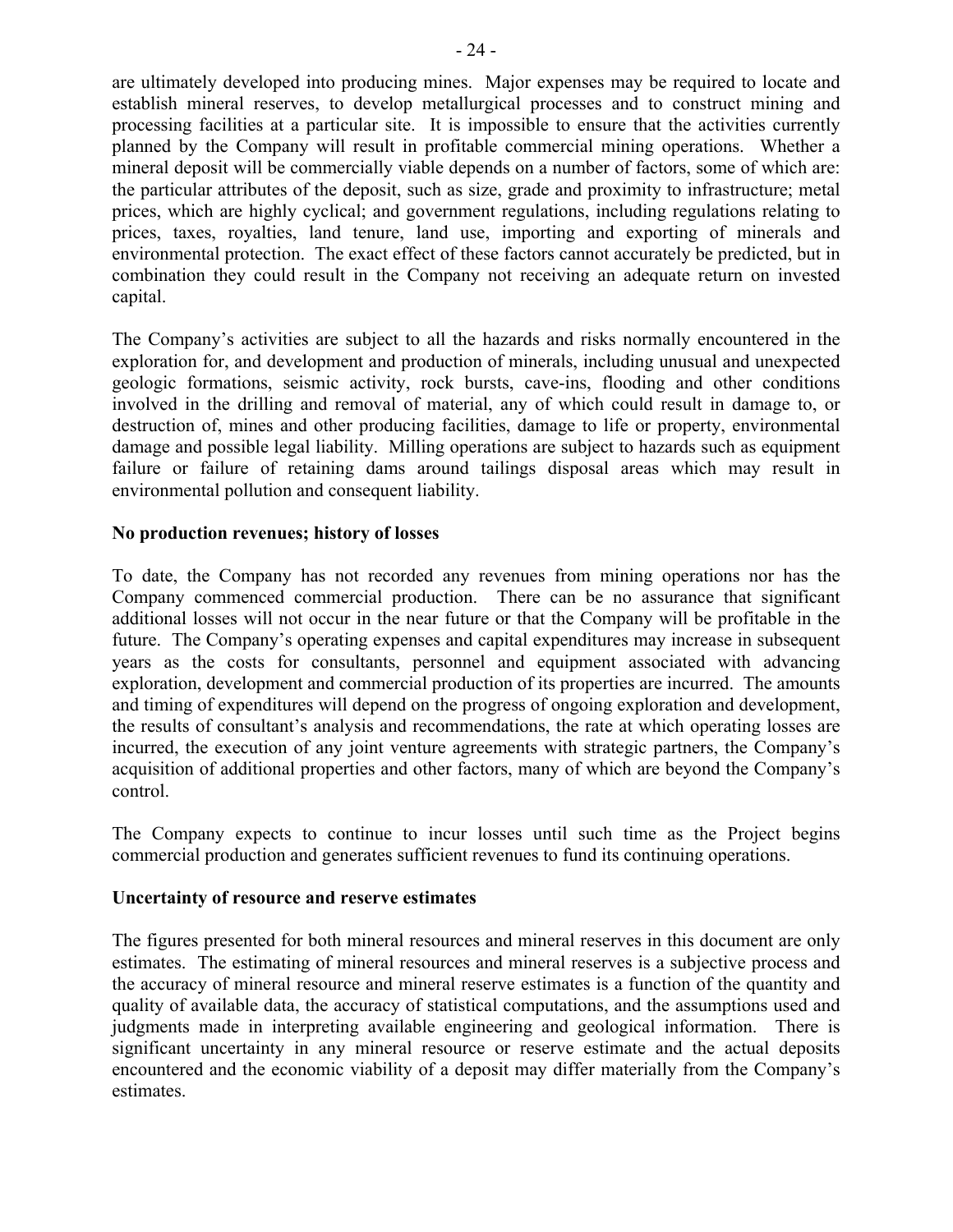Estimated mineral resources and mineral reserves may have to be re-estimated based on changes in mineral prices, further exploration or development activity or actual production experience. This could materially and adversely affect estimates of the volume or grade of mineralization, estimated recovery rates or other important factors that influence mineral resource or mineral reserve estimates. Market price fluctuations for metals, increased production costs or reduced recovery rates or other factors may render the Company's present reserves uneconomical or unprofitable to develop. A reduction in estimated reserves could require material write-downs in investment in the affected mining property and increased amortization, reclamation and closure charges.

Mineral resources are not mineral reserves and there is no assurance that any resource estimate will ultimately be reclassified as proven or probable reserves. Mineral resources which are not mineral reserves do not have demonstrated economic viability.

## **Uncertainty relating to inferred mineral resources**

Inferred mineral resources cannot be converted into mineral reserves as the ability to assess geological continuity is not sufficient to demonstrate economic viability. Due to the uncertainty which may attach to inferred mineral resources, there is no assurance that inferred mineral resources will be upgraded to resources with sufficient geological continuity to constitute proven and probable mineral reserves as a result of continued exploration.

## **No Operating History**

Assuming its completion, the Project has no operating history upon which to base estimates of future commercial viability. Many factors are involved in the determination of the economic viability of a deposit, including the achievement of satisfactory mineral reserve estimates, the level of estimated metallurgical recoveries, capital and operating cost estimates and the estimate of future commodity prices. Estimates of mineral resources and mineral reserves are, to a large extent, based upon the interpretation of geological data obtained from drillholes and other sampling techniques and feasibility studies. Capital and operating cost estimates are based on many factors, including the estimated mineral resources and mineral reserves, anticipated tonnage and grades of ore to be mined and processed, the configuration of the deposit, ground and mining conditions, expected recovery rates from the deposit, comparable facility and equipment operating costs and anticipated environmental and regulatory compliance costs.

Each of these factors involves uncertainties and is subject to material changes. As a result, it is possible that the actual capital costs, operating costs and economic returns of a mine may differ from estimates and such differences could have a material adverse effect on the Company's business, financial condition, results of operations and prospects. There can also be no assurance that the Company will be able to complete the development of Ban Phuc on time, or at all, or on budget, due to, among other things, changes in the economics of the project, delays in receiving required consents, permits and licences (including mining licences), the need to amend existing consents, permits and licences, changes in development plans, the delivery and installation of plant and equipment and cost overruns.

# **Competition**

The mining business is competitive in all of its phases. The Company competes with numerous other companies and individuals, including competitors with greater financial, technical and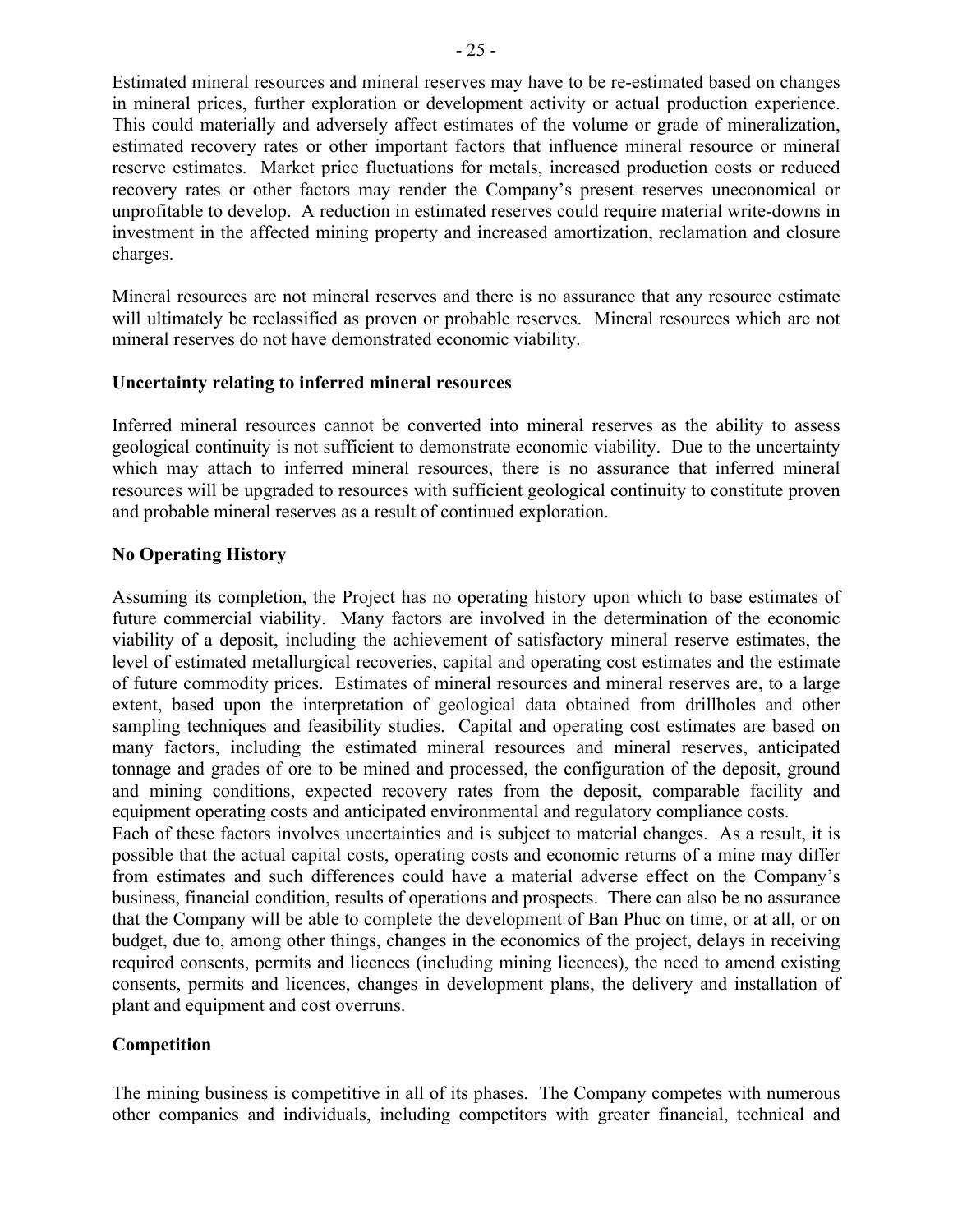other resources than the Company, in the search for and the acquisition of attractive mineral properties. The Company's ability to acquire properties in the future will depend not only on its ability to develop the Project, but also in its ability to select and acquire other suitable producing properties or prospects for mineral exploration or development. There can be no assurance that the Company will be able to compete successfully with others in acquiring such properties or prospects.

# **Insurance and uninsured risks**

The Company's business is subject to a number of risks and hazards generally, including adverse environmental conditions, industrial accidents, labour disputes, unusual or unexpected geological conditions, ground or slope failures, cave-ins, changes in the regulatory environment and natural phenomena such as inclement weather conditions, floods and earthquakes. Such occurrences could result in damage to its mineral properties or production facilities, personal injury or death, environmental damage to the Company's properties or the properties of others, delays in development or mining, monetary losses and possible legal liability.

While the Company has obtained certain insurance to protect itself against the potential risks associated with its operations, the Company may not be able to maintain insurance to cover such risks at economically feasible premiums and such insurance coverage may not continue to be available or may not be adequate to cover any resulting liability. Moreover, insurance against risks such as environmental pollution or other hazards as a result of exploration and production is not generally available to the Company or to other companies in the mining industry on acceptable terms. The Company might also become subject to liability for pollution or other hazards which may not be insured against or which the Company may elect not to insure against because of premium costs or other reasons. Losses from these events may cause the Company to incur significant costs that could have a material adverse effect upon its financial performance and results of operations.

# **Government regulation**

The Company's exploration and development activities are subject to various laws governing prospecting, mining, development, production, taxes, labour standards and occupational health, mine safety, toxic substances, land use, water use, land claims of local residents and other matters. Although the Company's planned activities will be carried out in accordance with all applicable rules and regulations, there can be no assurance that new rules and regulations will not be enacted or that existing rules and regulations will not be applied in a manner which could limit or curtail such planned activities with materially adverse impacts on financial performance and profitability.

The mineral rights and interests of the Company are subject to obtaining government approvals, licences and permits, land clearance being completed and land use rights being obtained. Such approvals, licences and permits and the completion of land clearance and obtaining of land use rights are, as a practical matter, subject to the discretion of the government or governmental officials. No assurance can be given that the Company will be successful in obtaining or maintaining any or all of the various approvals, licences and permits in full force and effect without modification or revocation. To the extent such approvals are required and not obtained, the Company may be curtailed or prohibited from continuing or proceeding with planned activities.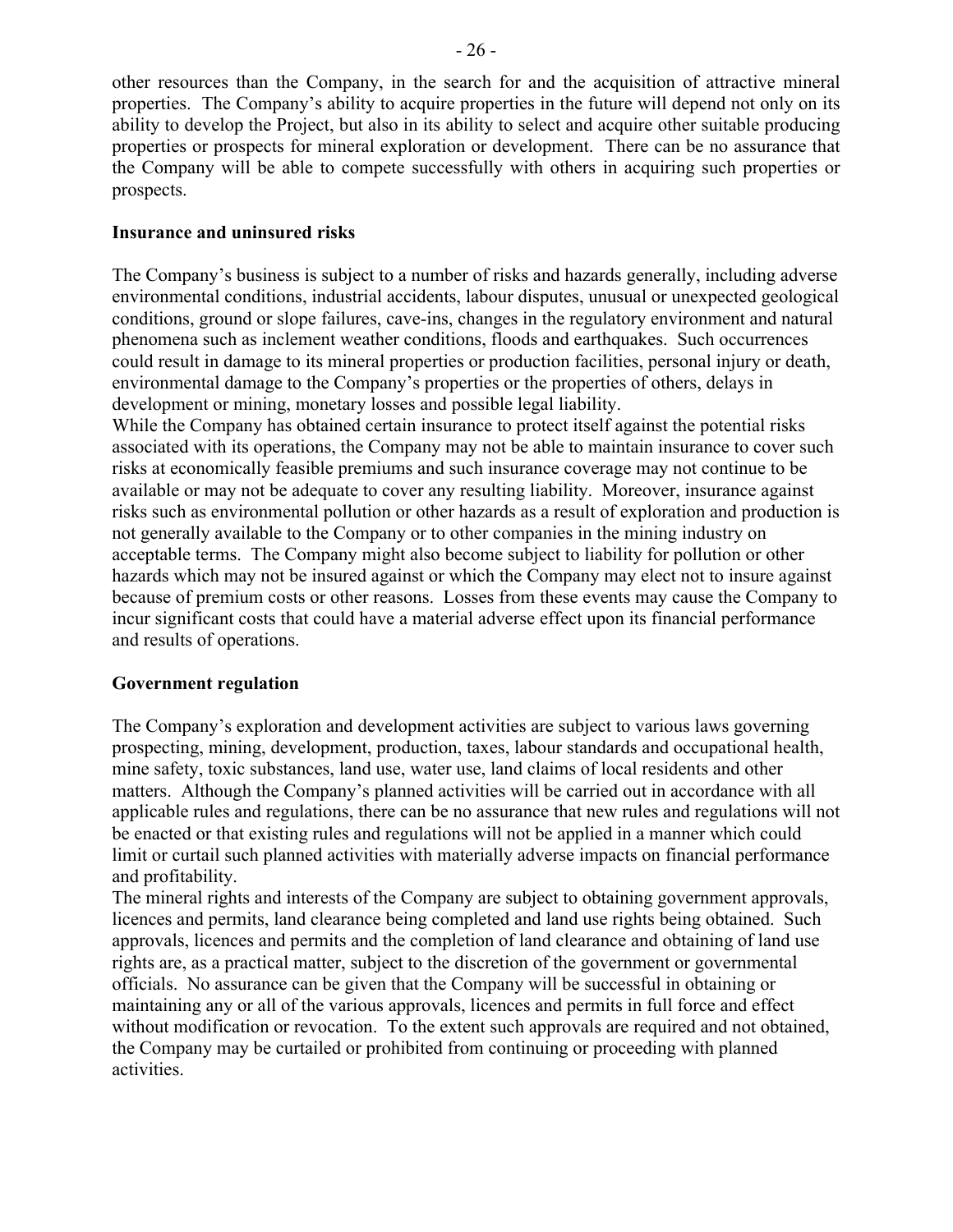Failure to comply with applicable laws, regulations and permitting requirements may result in enforcement actions thereunder, including orders issued by regulatory or judicial authorities causing operations to cease or be curtailed, and may include corrective measures requiring capital expenditures, installation of additional equipment, or remedial actions. Parties engaged in mining operations or in the exploration or development of mineral properties may be required to compensate those suffering loss or damage by reason of the mining activities and may have civil or criminal fines or penalties imposed for violations of applicable laws or regulations. Application of or amendments to current laws and regulations governing operations or more stringent implementation thereof could have a substantial adverse impact on the Company and cause increases in exploration expenses, capital expenditures or production costs or reduction in levels of production at producing properties or require abandonment or delays in development of new mineral properties.

# **Commodity prices**

The completion and success following completion of the Project will be dependent to a significant degree on the future price of nickel. Commodity prices are subject to significant fluctuation and are affected by a number of factors which are beyond the control of the Company. Such factors include, but are not limited to, interest rates, exchange rates, inflation or deflation, fluctuation in the value of the United States dollar and other foreign currencies, global and regional supply and demand, and political and economic conditions. The price of nickel and other metals has fluctuated widely in recent years, and future price declines could cause any future development and commercial production to be impracticable. Depending on the price of nickel and other metals, projected cash flow from planned mining operations may not be sufficient and the Company could be forced to discontinue any development. Furthermore, reserve calculations and LOM plans using significantly lower nickel and other metal prices could result in material write-downs of the Company's investment in its mineral asset and increased amortization, reclamation and closure charges.

In addition to adversely affecting the Company's possible future reserve estimates and its financial condition, declining commodity prices may impact operations by requiring a reassessment of the feasibility of completing the Project. Such a reassessment may be the result of a management decision or may be required under any financing arrangements related to the Project. Even if completion of the Project is ultimately determined to be economically viable, the need to conduct such a reassessment may cause substantial delays or may interrupt operations until the reassessment can be completed.

### **Commodity hedging**

Currently, the Company does not have a policy to hedge future commodity sales. If put into place, there is no assurance that a commodity hedging program designed to reduce the risk associated with fluctuations in commodity prices will be successful. Hedging may not protect adequately against declines in commodity prices. Although hedging may protect the Company from a decline in commodity prices, it may also prevent the Company from benefiting fully from price increases.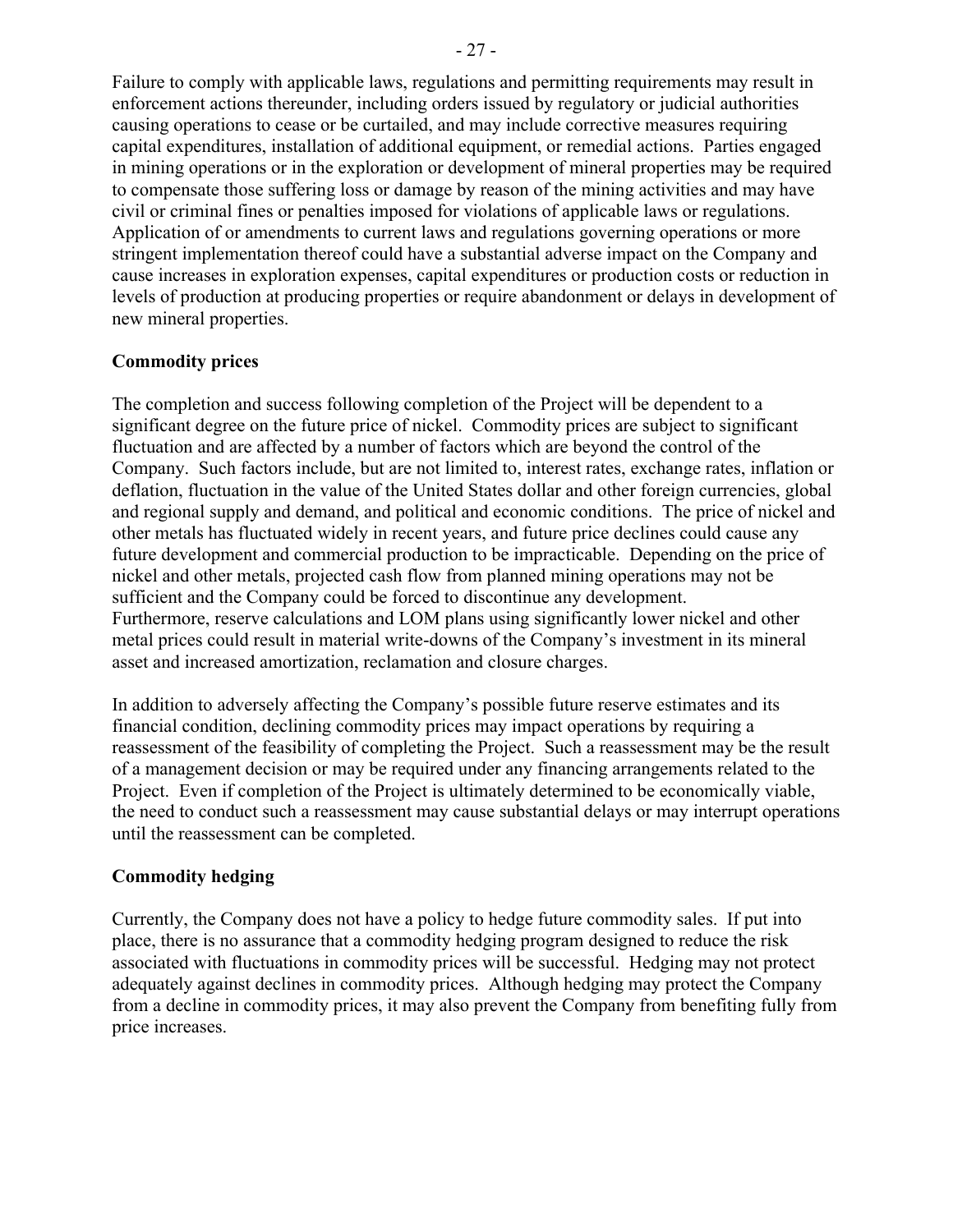## **Personnel**

The Company is dependent on obtaining and retaining the services of management and skilled personnel. Failure to obtain such services or the loss of them could have a material adverse effect on the Company's operations. There can be no assurance that the required personnel will be available on suitable terms.

## **Environmental risks and hazards**

All phases of the Company's activities will be subject to environmental regulation mandating, among other things, the maintenance of air and water quality standards and land reclamation; and limitations on the generation, transportation, storage and disposal of solid and hazardous waste. Environmental legislation is evolving in a manner which will require stricter standards and enforcement, increased fines and penalties for non-compliance, more stringent environmental assessments of proposed projects and a heightened degree of responsibility for companies and their officers, directors and employees. There can be no assurance that future changes in environmental regulation will not adversely affect the Company's operations.

# **Enforceability of civil liabilities**

Certain of the Company's directors and officers reside outside Canada. Substantially all of the assets of such persons are, and substantially all of the assets of the Company are, located outside Canada. It may not be possible for investors to effect service of process within Canada upon such persons and it may also not be possible to enforce against the Company and/or such persons judgments obtained in Canadian courts predicated upon the civil liability provisions of applicable securities laws in Canada.

### **Litigation risk**

All industries, including the mining industry, are subject to legal claims, with and without merit. The Company may be involved from time to time in various routine legal proceedings, which include labour matters such as unfair termination claims, supplier matters and property issues incidental to its business. Defence and settlement costs can be substantial, even with respect to claims that have no merit. Due to the inherent uncertainty of the litigation process, the resolution of any particular legal proceeding could have a material effect on financial position and results of operations.

### **The market price for Common Shares cannot be assured**

The market price of a publicly traded stock is affected by many variables, some of which are not directly related to the success of AMR. In recent years, the securities markets have experienced a high level of price and volume volatility, and the market price of securities of many companies, particularly those considered to be junior companies, has experienced wide fluctuations which have not necessarily been related to the operating performance, underlying asset values or prospects of such companies. There can be no assurance that such fluctuations will not affect the price of AMR's securities in the future.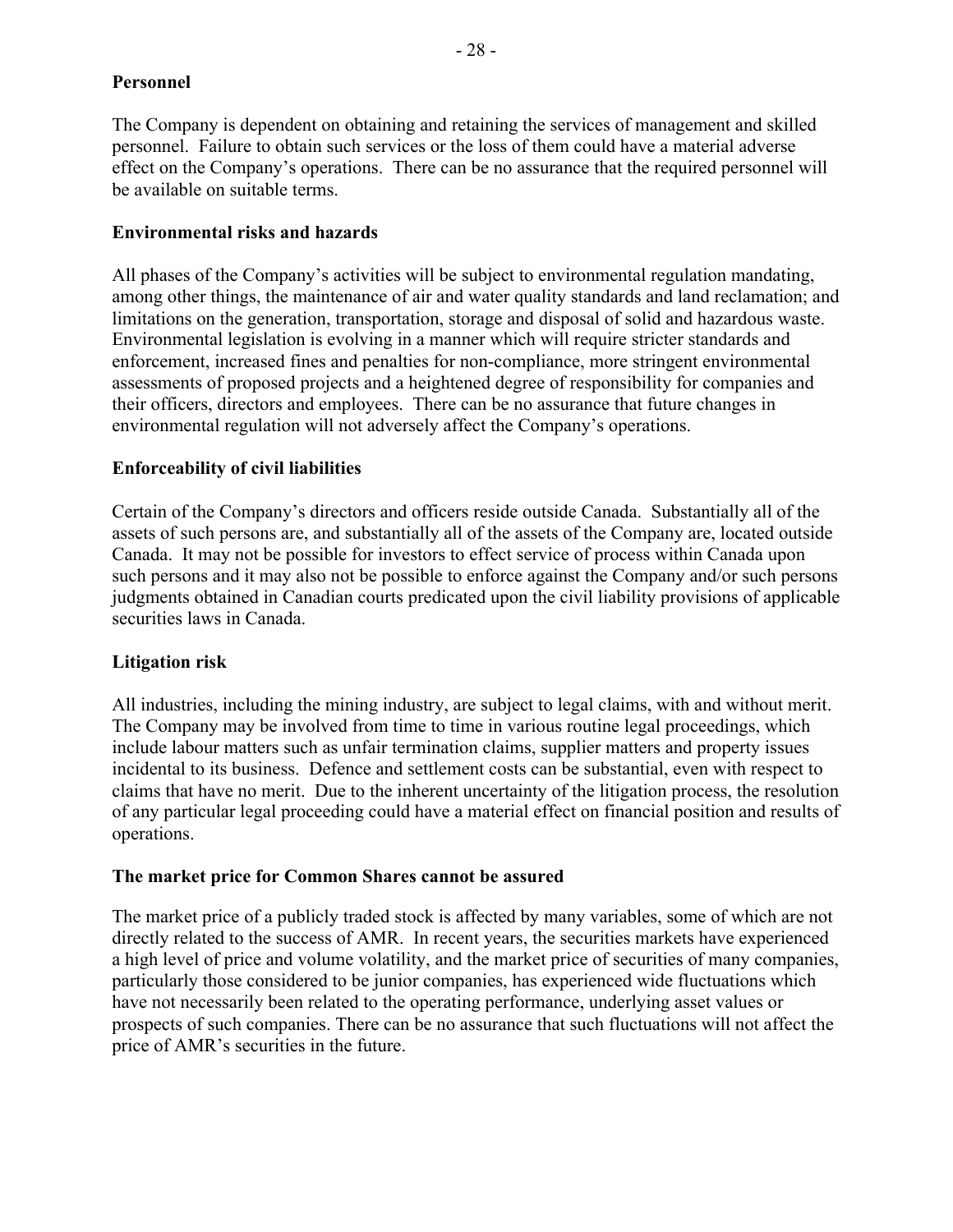#### **FINANCIAL INSTRUMENTS**

The Company's financial instruments consist of cash and cash equivalents, advances on subscriptions - restricted cash, accounts receivable, and accounts payable and accrued liabilities. The fair values of these financial instruments are not materially different from their carrying values.

It is management's opinion that the Company is not exposed to significant interest or credit risk arising from these financial instruments. The Company mitigates its risk by holding its shortterm investments with large financial institutions.

The Company is exposed to the financial risk related to the fluctuation of foreign exchange rates. The Company has offices in Canada and Vietnam and holds cash in Canadian, United States, and Australian dollars and in Vietnamese Dong.

A significant change in the currency exchange rates between the Canadian dollar relative to the US dollar, the Australian dollar and Vietnamese Dong could have an effect on the Company's results of operations, financial position or cash flows.

With regards to liquidity risk, the Company has in place a planning and budgeting process to aid in determining the funds required to support normal operating requirements on an ongoing basis, including capital development and exploration expenditures. Discussions about going concern are included in Note 1, Nature of operations and going concern, in the annual financial statements.

## **DISCLOSURE CONTROLS**

In connection with Exemption Orders issued in November, 2007, and revised in December, 2008, by each of the securities commissions across Canada, the Chief Executive Officer and Chief Financial Officer of the Company will file a Venture Issuer Basic Certificate with respect to the financial information contained in the unaudited interim financial statements and the audited annual financial statements and respective accompanying Management's Discussion and Analysis.

In contrast to the certificates under National Instrument ('NI') 52-109 (Certification of disclosure in an Issuer's Annual and Interim Filings), the Venture Issuer Basic Certification does not include representations relating to the establishment and maintenance of disclosure controls and procedures and internal control over financial reporting as defined in NI 52-109.

# **ADDITIONAL INFORMATION**

Additional information relating to the Company, including the Annual Information Form dated April 22, 2013 and the Asian Mineral Resources Limited NI 43-101 Technical Report dated February 5, 2013 (as amended February 15, 2013), is available on SEDAR at www.sedar.com.